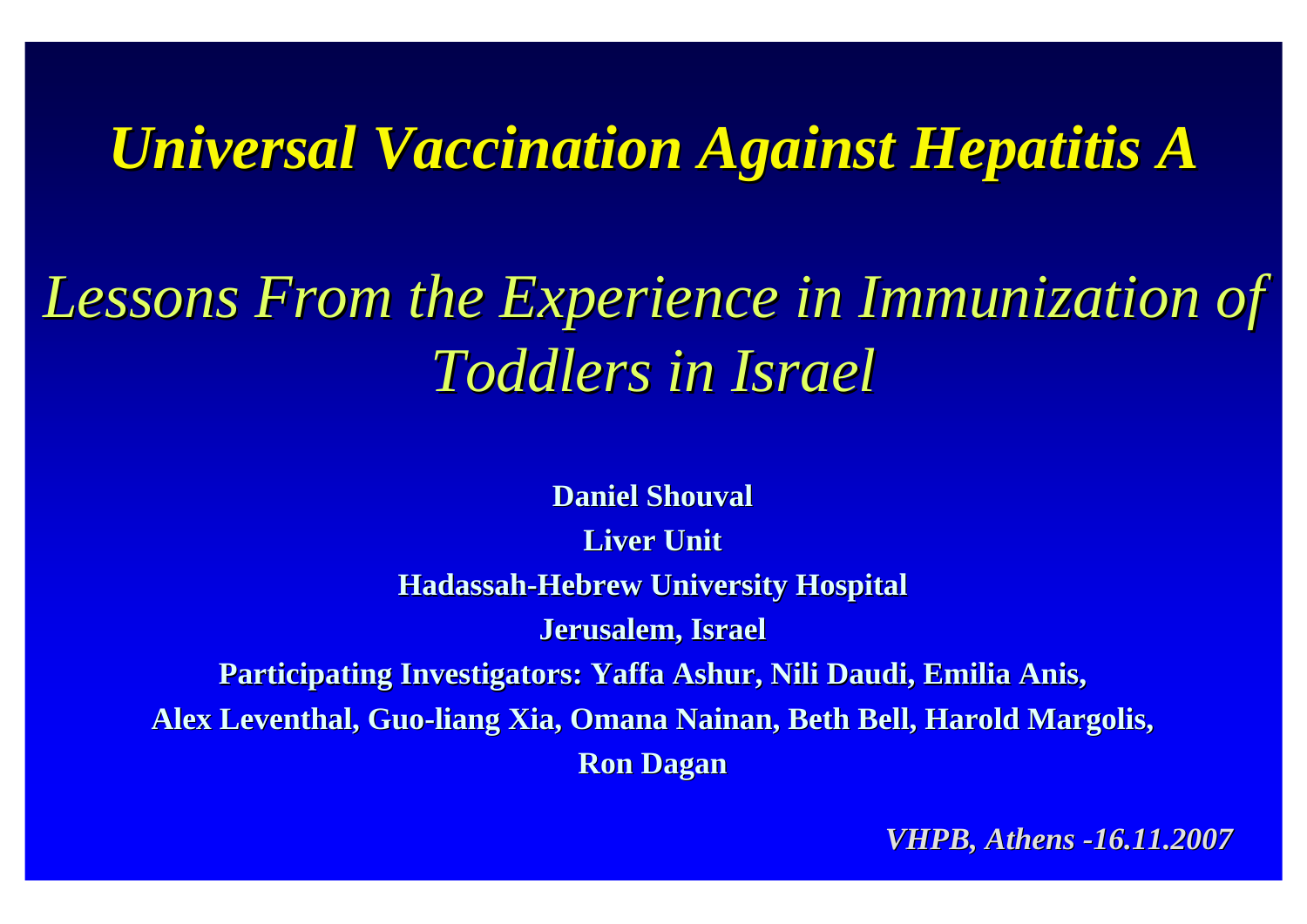# Hepatitis A epidemiology shifts with improving hygiene

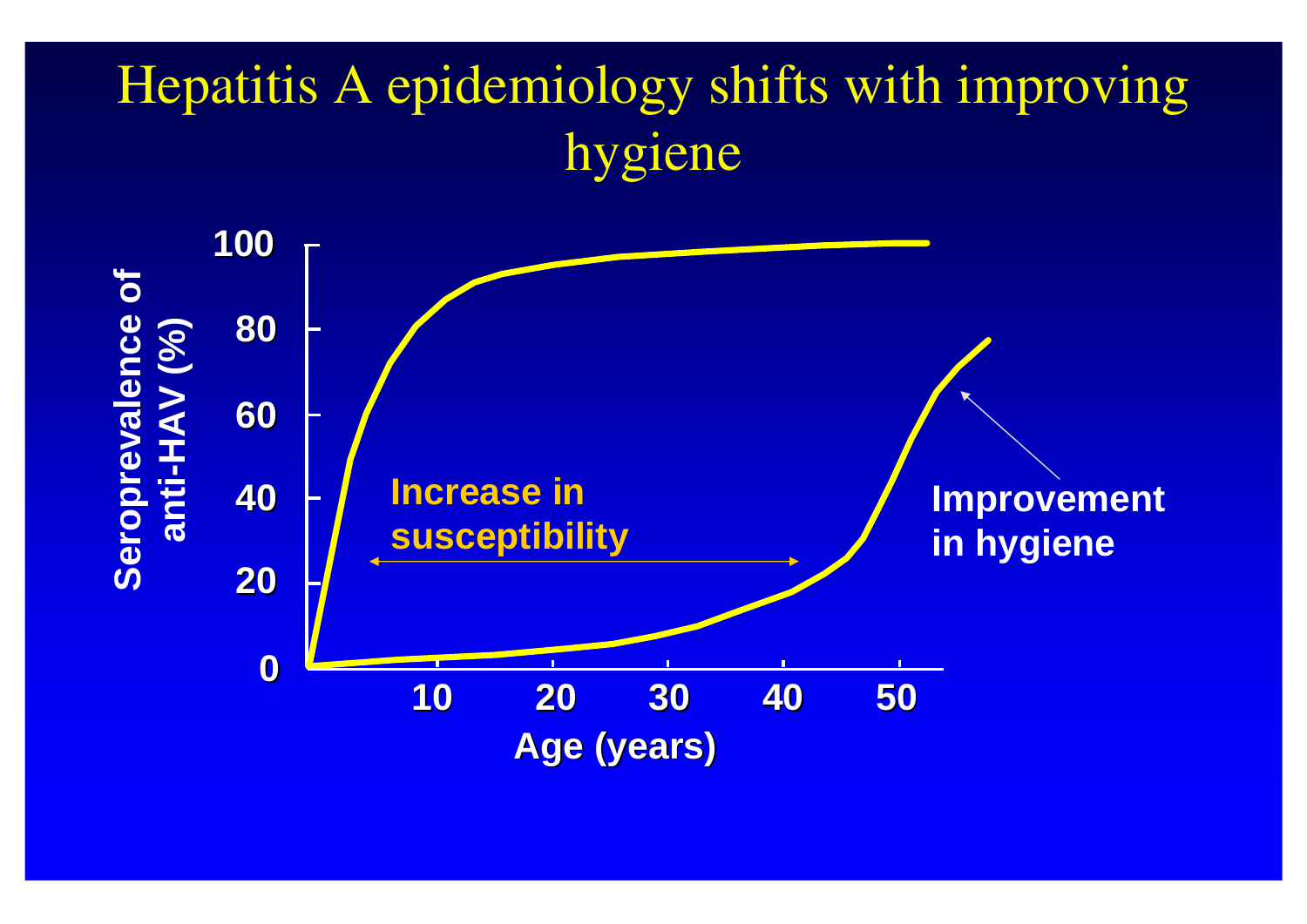#### **Reported Acute Viral Hepatitis Through Passive Surveillance Incidence -Israel, 1960 Israel, 1960 -1998**

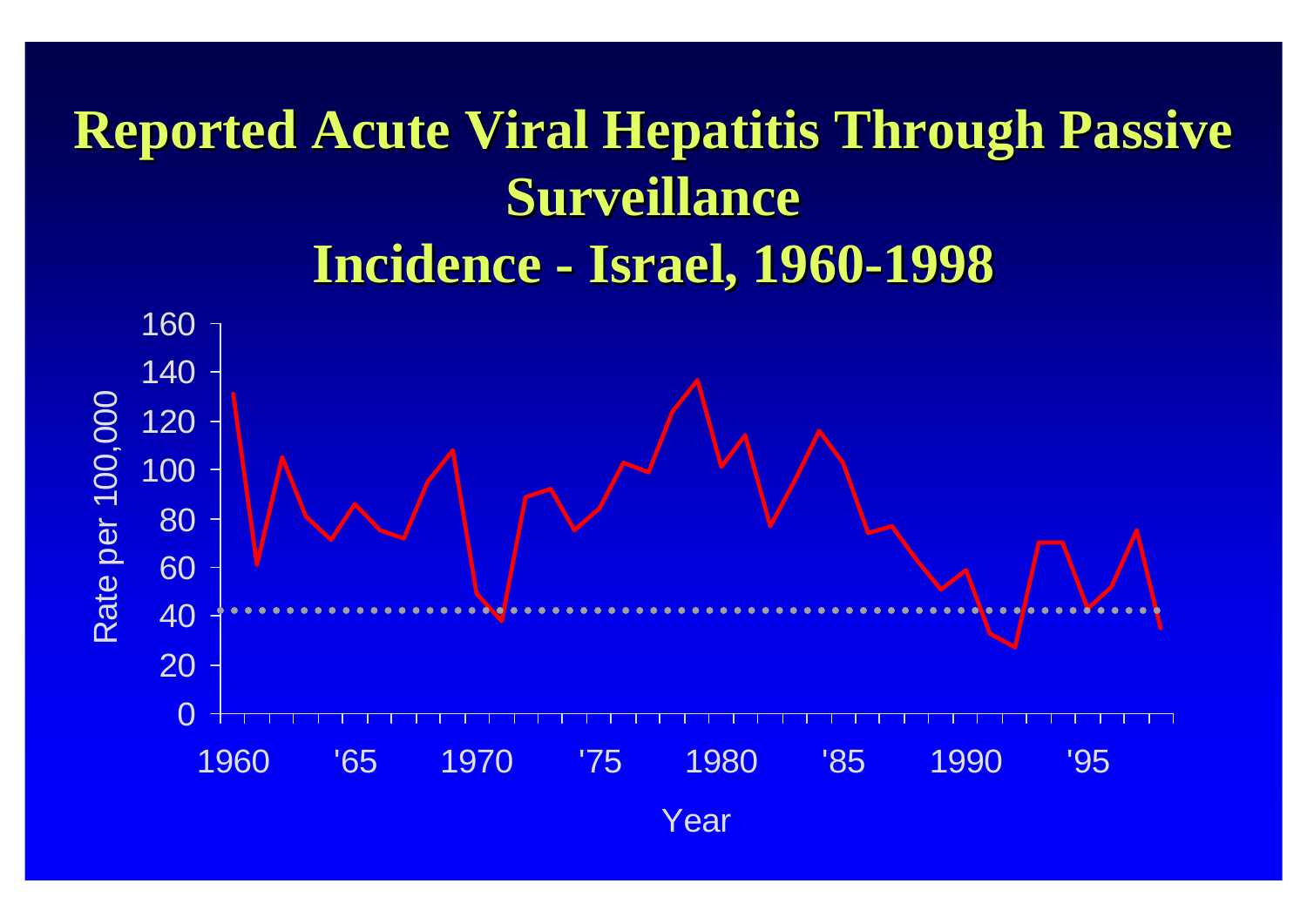# Demographics

**Israel's population: 6.3 million in 2000 Israel's population: 6.3 million in 2000** ¾**Jewish population Jewish population - 78%** ¾**Non -Jewish population Jewish population - 22%, of whom 22%, of whom** • • **82% Moslems 82% Moslems** • • **9% Christians 9% Christians** •**8.8% others 8.8% others**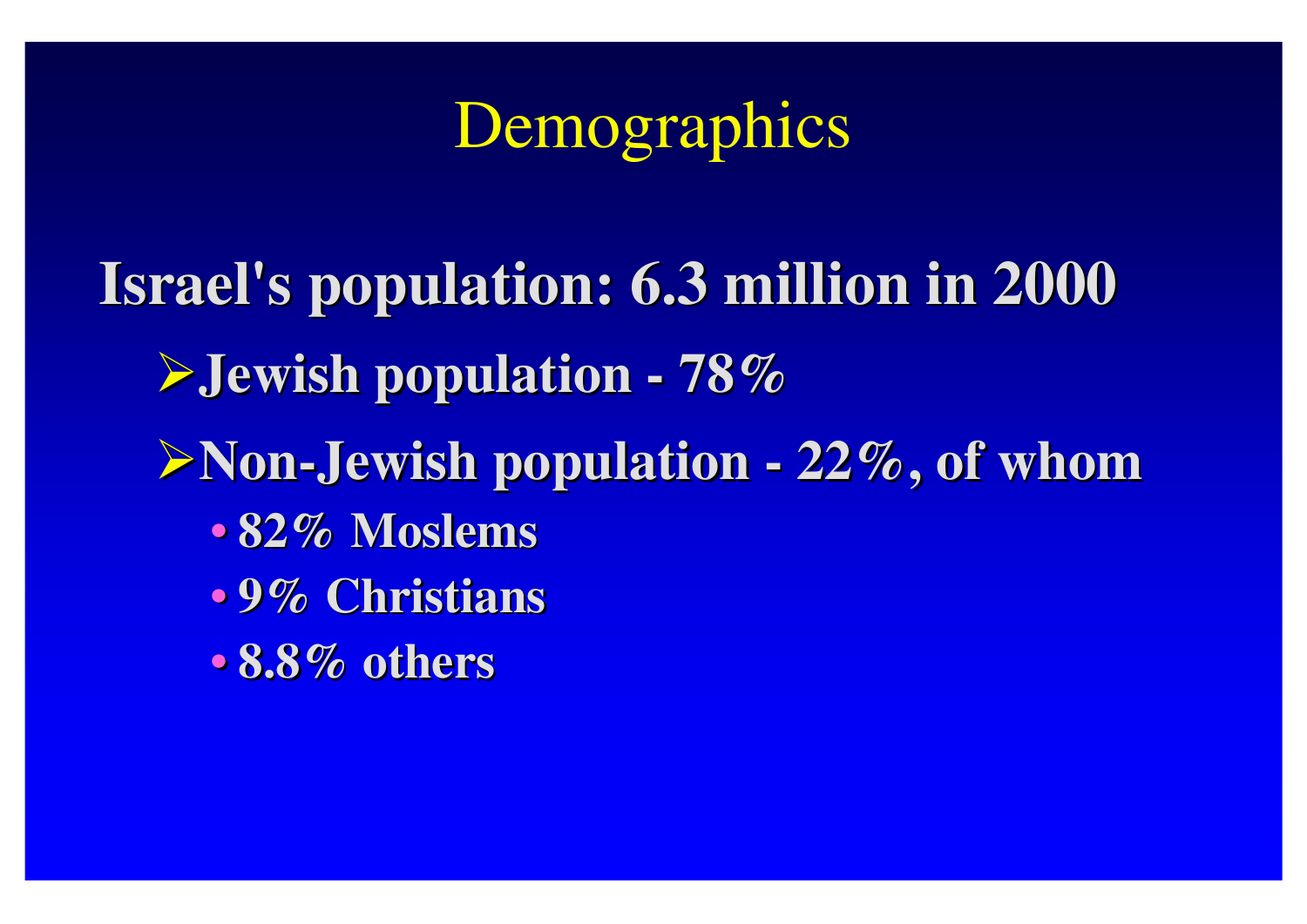#### **Incidence of Viral Hepatitis A per 100,000 in Israel During 1963 During 1963-1996 by Population 1996 by Population**

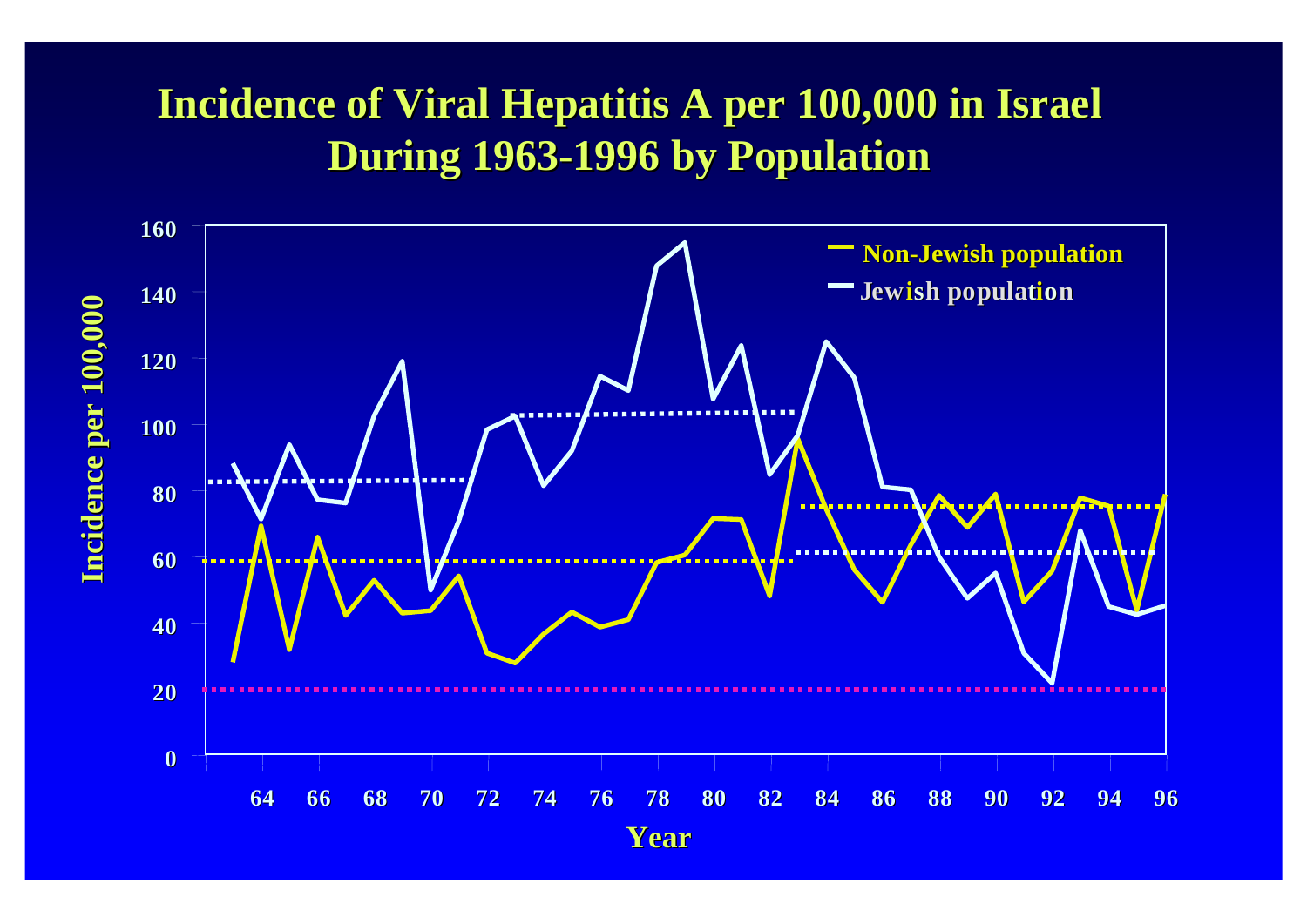#### Age-Specific Incidence of Reported HAV in Israel **during 1993 during 1993-8**

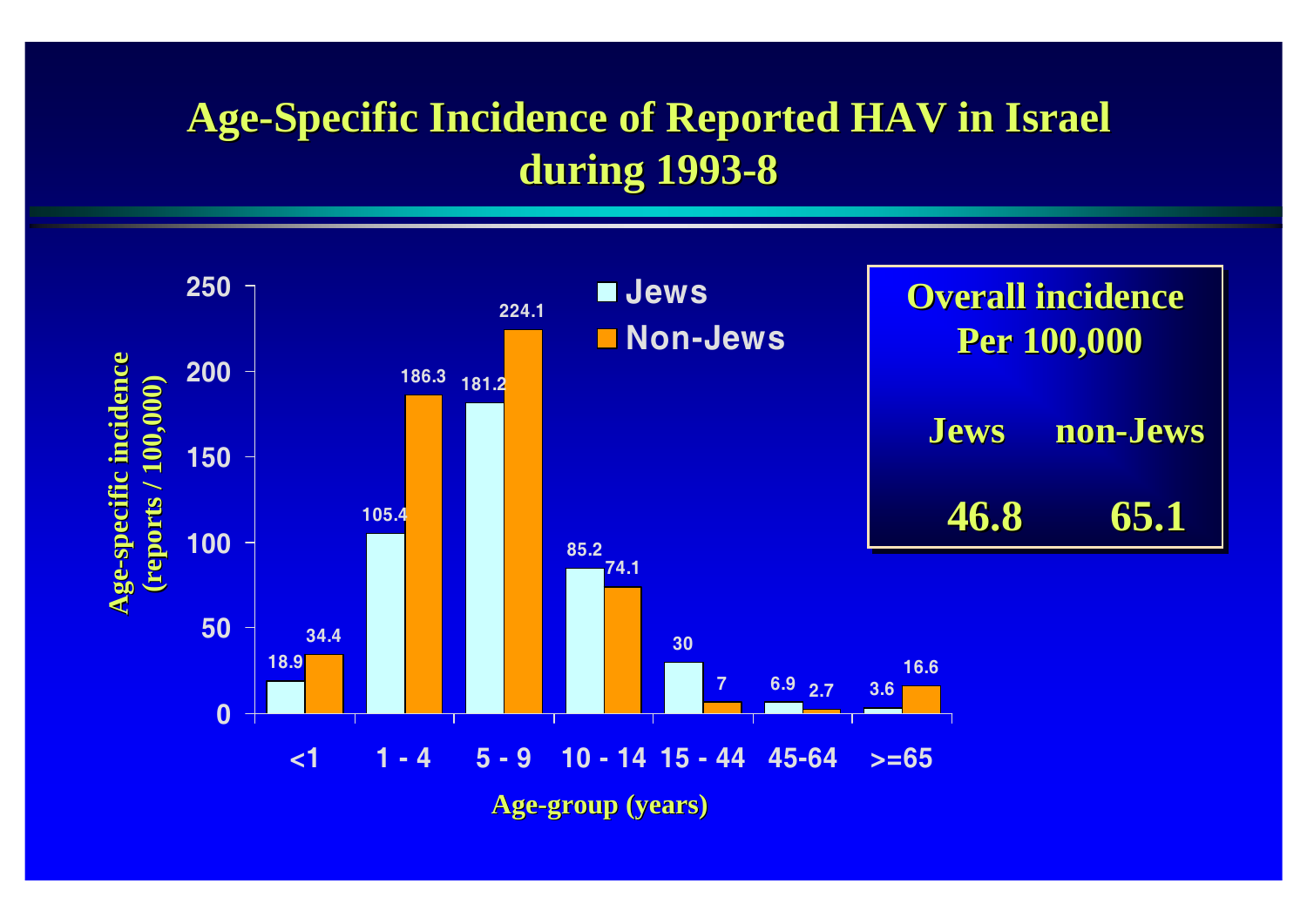### **Highlights of HAV Epidemiology in Israel**

#### **Background information: Background information:**

- **≻Heterogeneous population ( contact between high and low socioeconomic risk groups) high and low socioeconomic risk groups)**
- ¾**Highest attack rate in children Highest attack rate in children 5 -9 years 9 years old**
- ¾**Maternal anti Maternal anti -HAV IgG is usually cleared in is usually cleared in babies by the age of 18 months babies by the age of 18 months**
- ¾**Hepatitis A is rarely observed < age of 18m Hepatitis A is rarely observed < age of 18m**
- ¾**Toddlers seem to be the main vehicle for HAV Toddlers seem to be the main vehicle for HAV transmission (pilot study results)**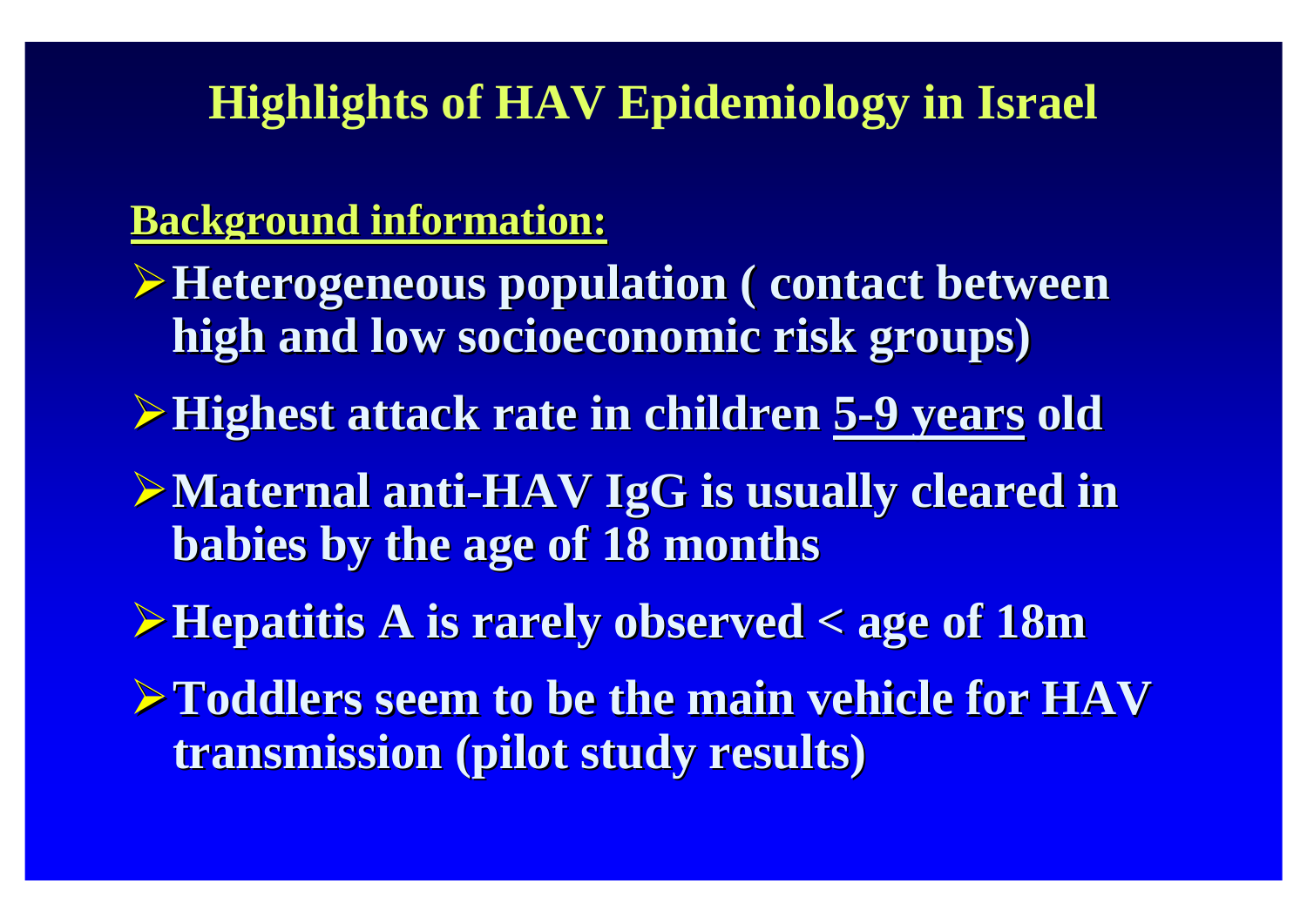# **Hepatitis A Surveillance Systems in Israel Hepatitis A Surveillance Systems in Israel**

### **Passive surveillance Passive surveillance :**

*National National*

**Through notifications to the Ministry of Health Through notifications to the Ministry of Health (HAV committee: coordinator - Ron Dagan )** 

### **Active Surveillance Active Surveillance :**

*Only in Jerusalem Only in Jerusalem* **(coordinator - Daniel Shouval)**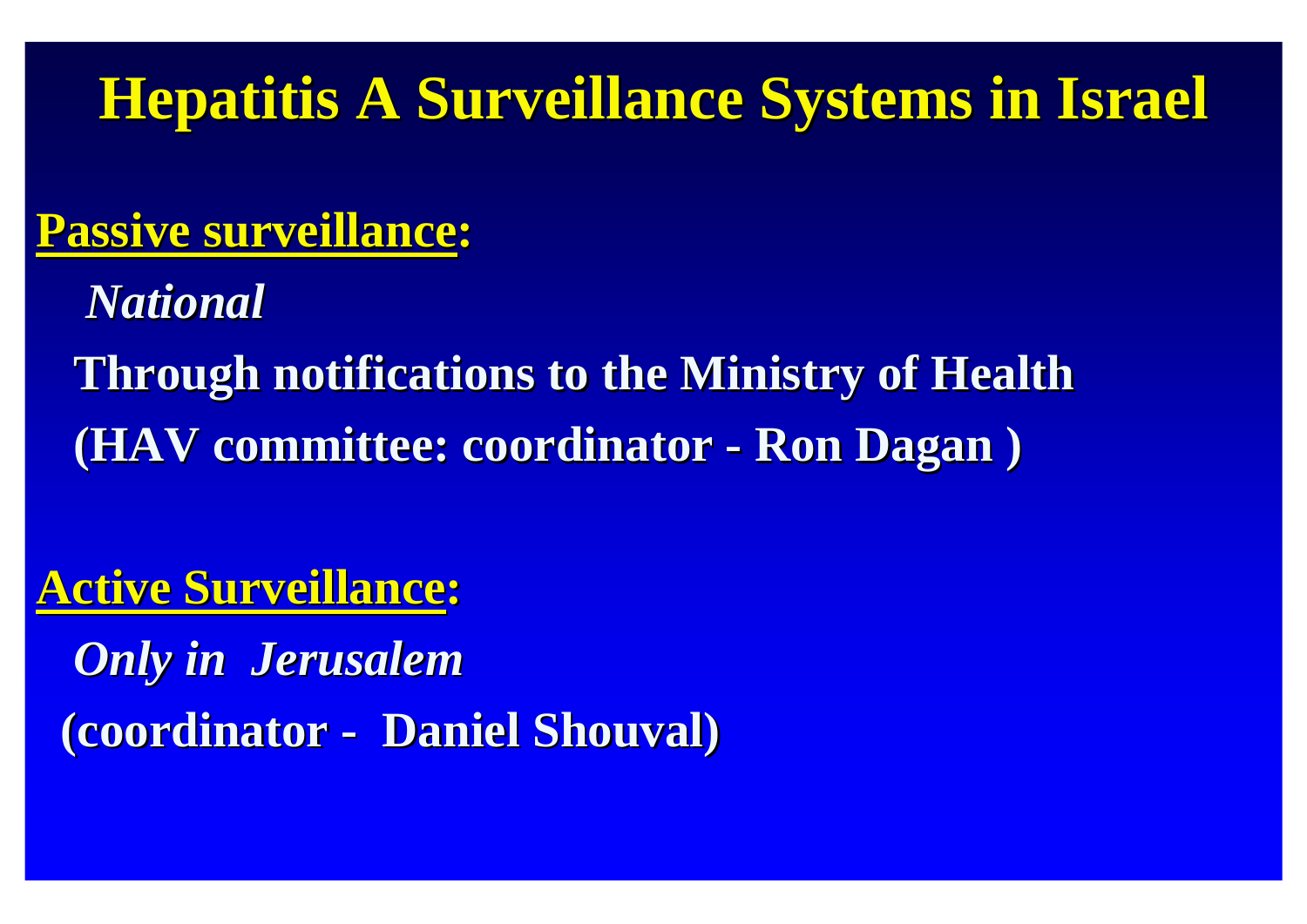#### **Annual Incidence of Acute HAV per District Annual Incidence of Acute HAV per District**

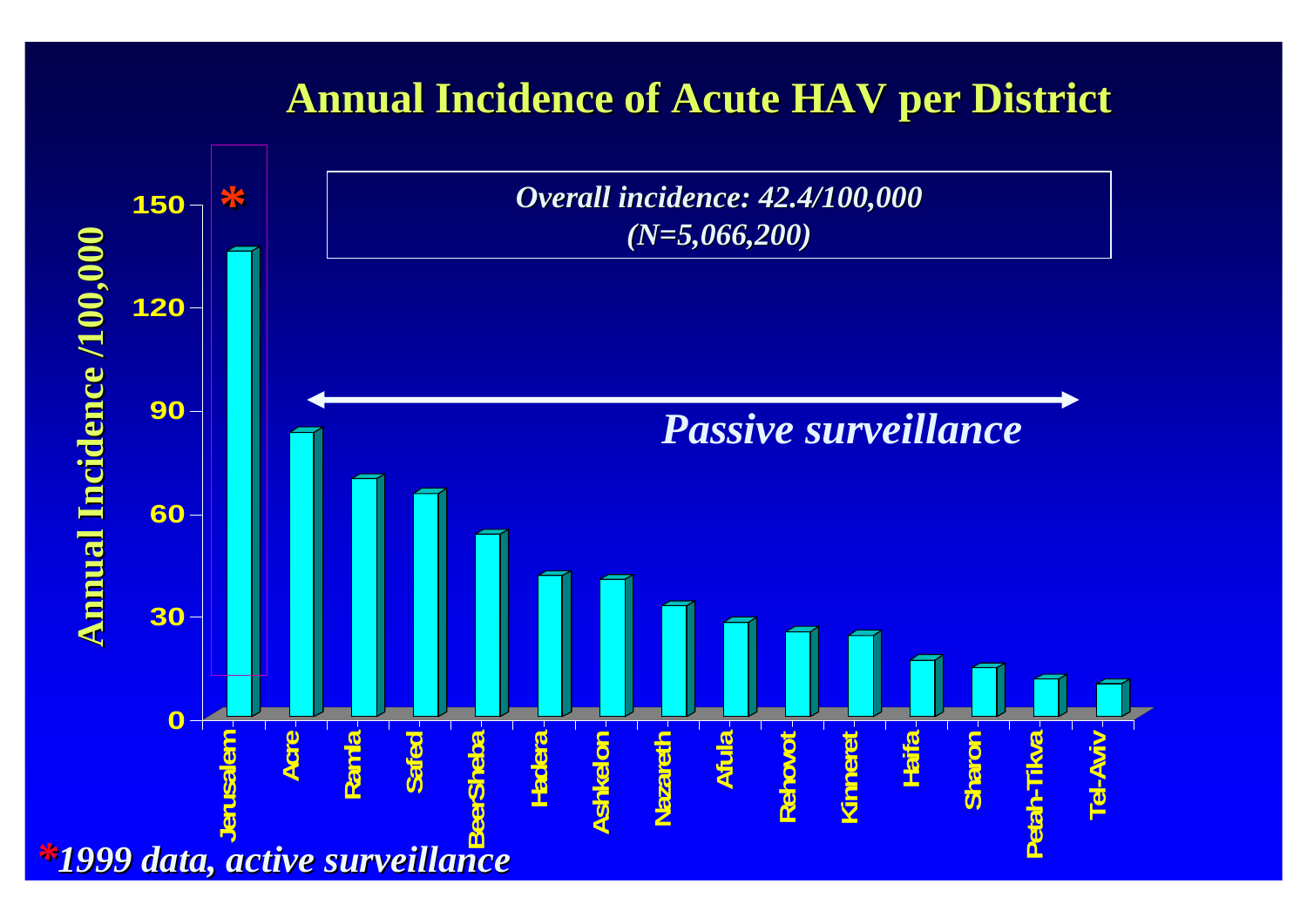# **There are two major ethnic populations residing in Jerusalem residing in Jerusalem :**

**The Jewish population comprises of various ethnic and** socioeconomic subgroups ( secular, religious and orthodox). **N=732,163\* N=732,163\***

 $\Box$  **The non The non -Jewish population is mostly of Arab origin Jewish population is mostly of Arab origin (Moslems and Christians) . N=205,000\* (Moslems and Christians) . N=205,000\*** 

**Sub- -**<u>- populations differ in:</u>

- **Socioeconomic status**
- **Different birthrate**
- •**Living conditions Living conditions**
- **<sup>O</sup> Hygienic infra-structure**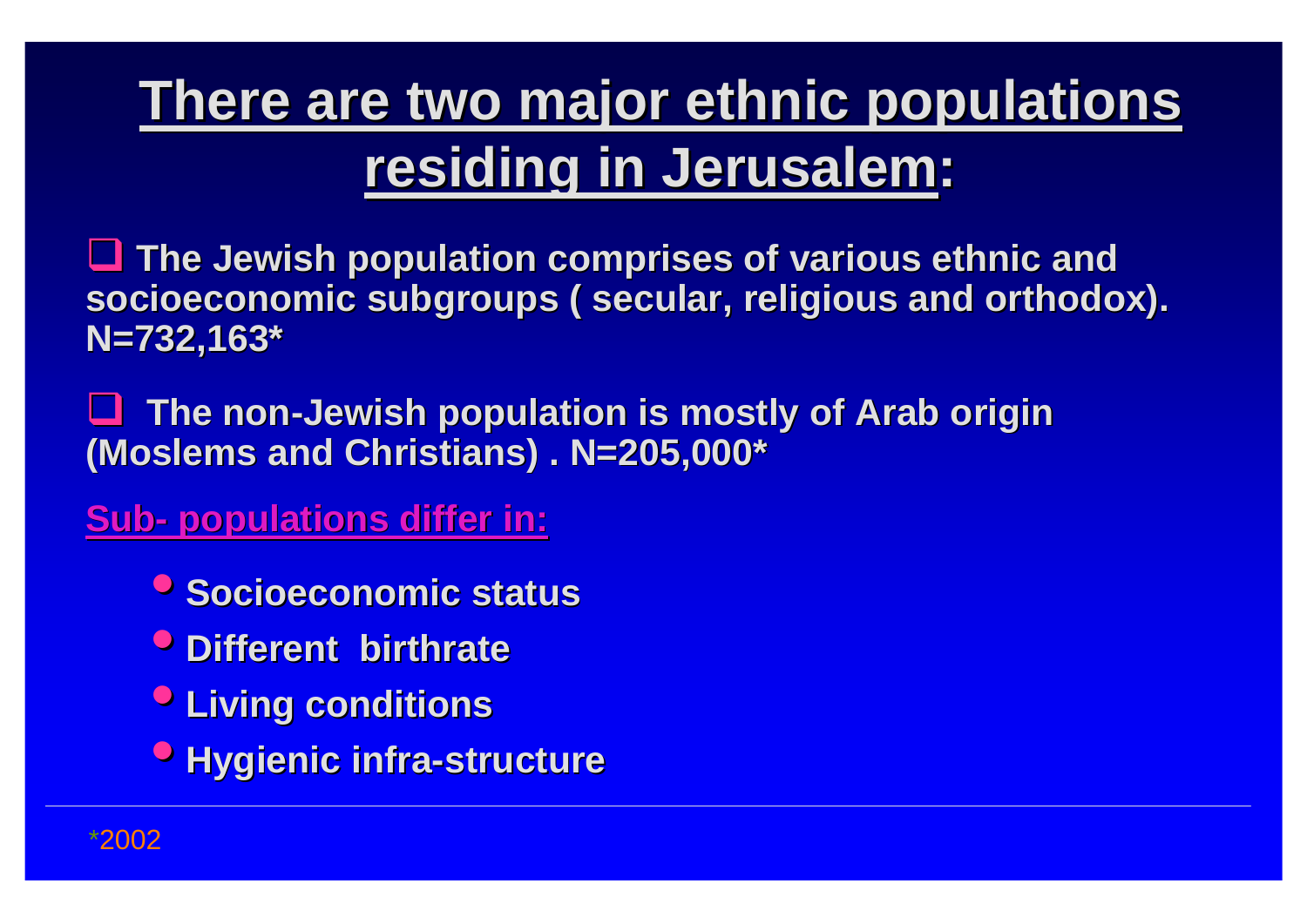# **Active Surveillance in the Jerusalem District 1999 -2004**

- Contact with all **HMO** labs and hospitals in the **Jerusalem district twice a week Jerusalem district twice a week**
- $\bullet$  . **Established contact with family physician or Established contact with family physician or pediatrician pediatrician**
- **Obtained informed consent**
- $\bullet$  : **Recruit index cases (or their custodians) and their household contacts for serologic survey household contacts for serologic survey**
- Anti-HAV IgM+ samples re-tested and checked for **HAV -RNA by PCR followed by sequencing RNA by PCR followed by sequencing**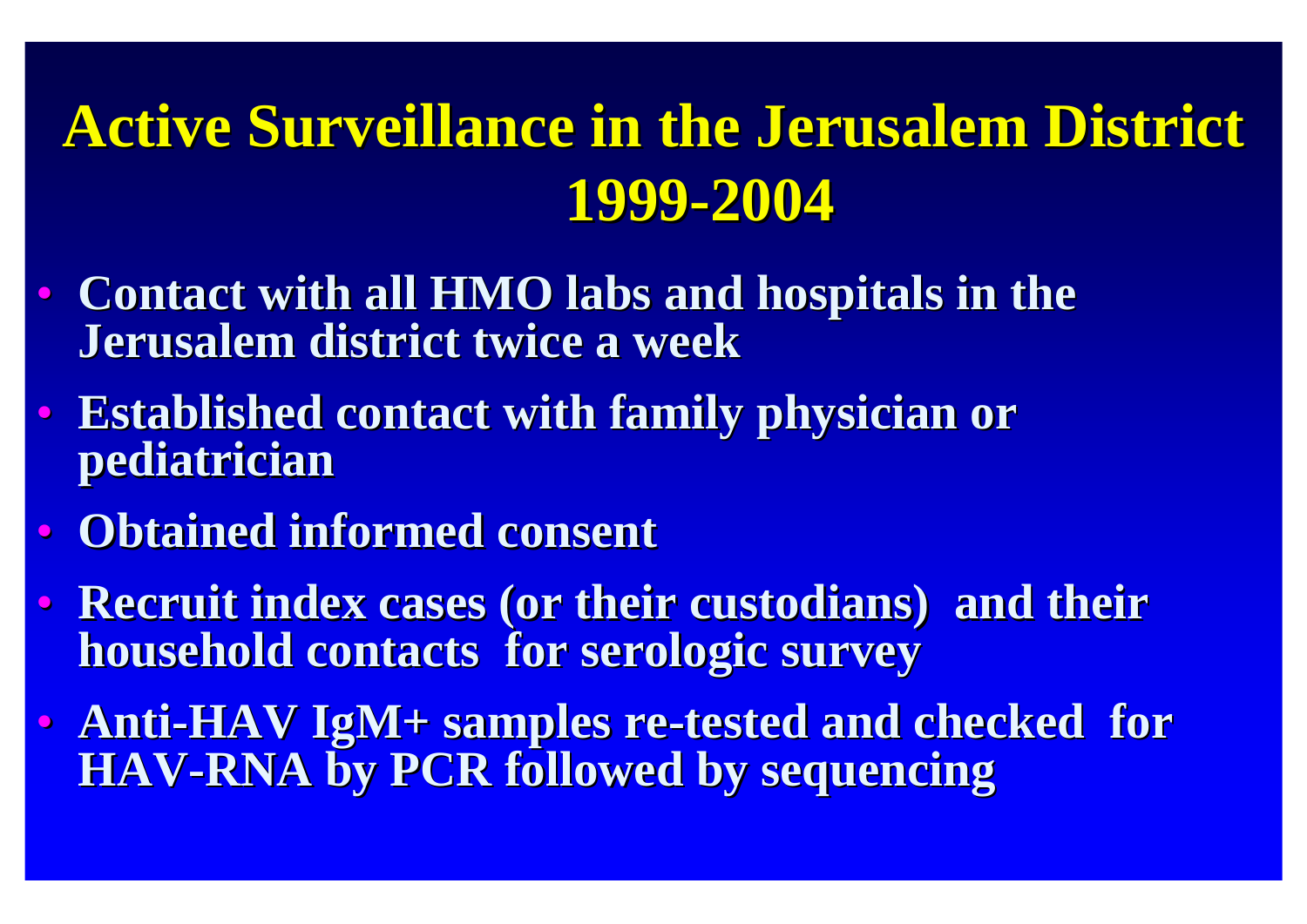# **Universal Vaccination Against Hepatitis A Universal Vaccination Against Hepatitis A**

# **Pros:**

- e<br>Santa **Area of intermediate endemicity in transition**
- e<br>Santa **Contact between populations with high and low Contact between populations with high and low risk**
- e<br>Santa **True incidence >5x of reported cases/year True incidence >5x of reported cases/year through passive surveillance through passive surveillance**
- e<br>Se **Increased incidence of Increased incidence of fulminant fulminant hepatitis A hepatitis A**
- e<br>Se **Favorable cost/benefit analysis Favorable cost/benefit analysis \***
- e<br>S **High acceptance rate by population**

*\*Ginsberg GM, Shouval D. Cost–benefit analysis of a nationwide neonatal inoculation programme against hepatitis B in an area of intermediate endemicity. J Epidemiology & Community Health 46:587–594, 1992*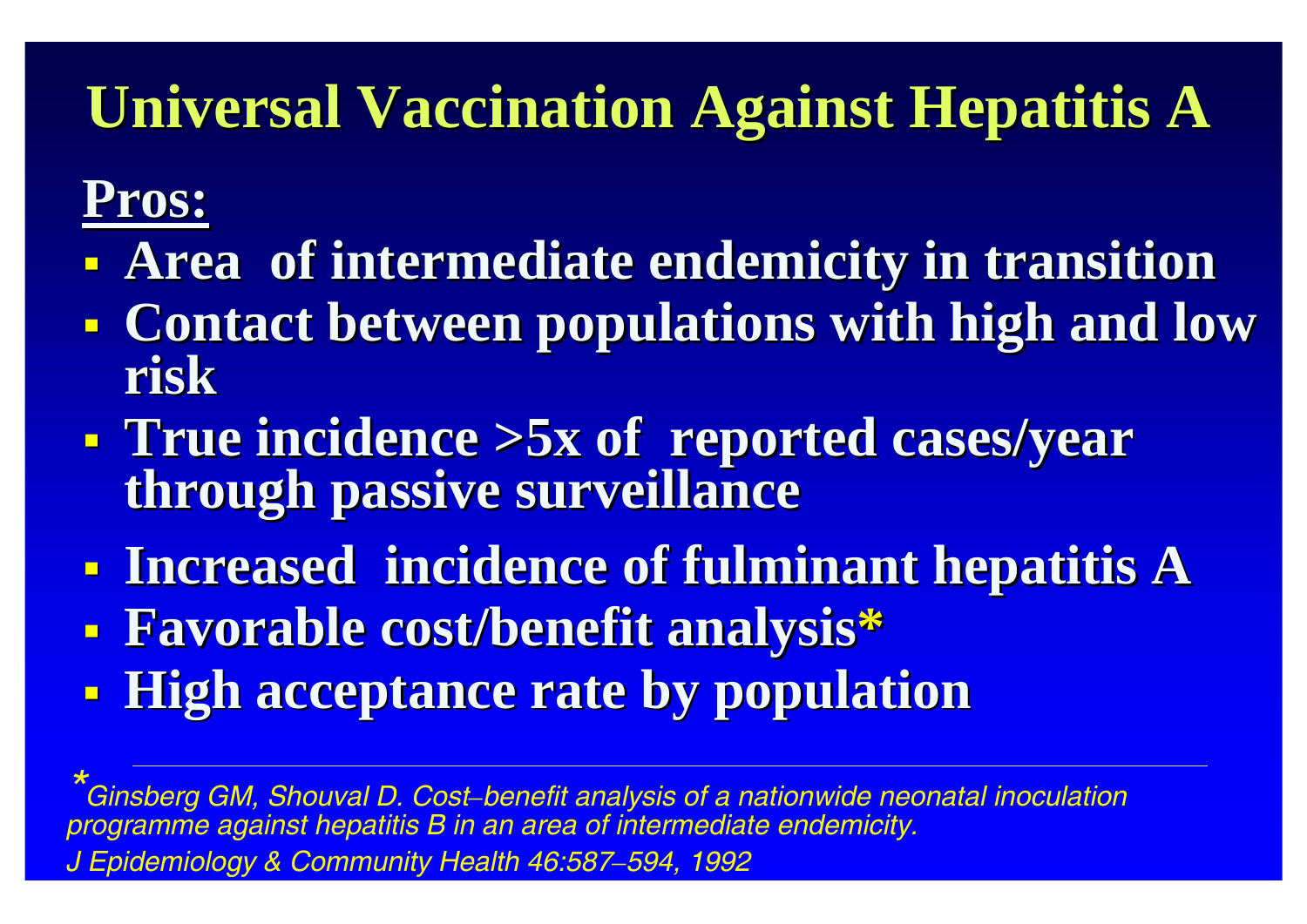# **The Israeli Project: The Israeli Project: Toddler Toddler -only 2 -dose vaccination vaccination**

Ron Dagan, MD Alex Leventhal, MD, MPH Emilia Anis, MD, MPH Paul Slater, MD, MPH Yaffa Ashur, MD Daniel Shouval, MD

*JAMA 2005;294:202*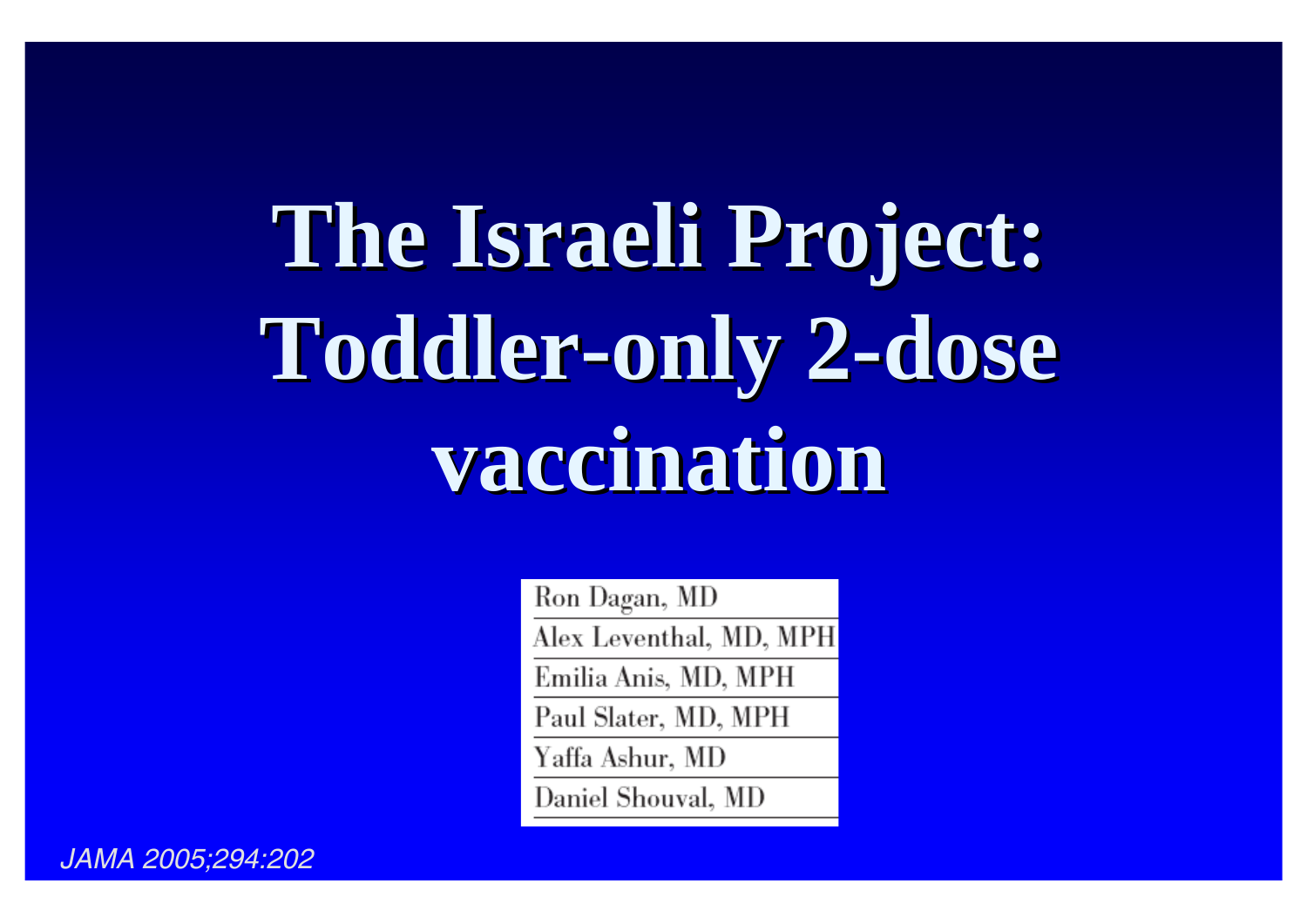# **Introduction of Universal Vaccination Against Hepatitis A in Israel Hepatitis A in Israel**

- **Universal vaccination started July 1, 1999 in babies immunized at age 18 and 24 months**
- **E** Vaccine: HAVRIX<sup>R</sup>- Pediatric dose of 720EU x2
- **The vaccine is provided free of charge, as a part of the regular The vaccine is provided free of charge, as a part of the regular immunization program immunization program**
- **~ 90% received 1 dose; > 80% received 2 doses ~ 90% received 1 dose; > 80% received 2 doses**
- **No catch-up program beyond toddlers was introduced**

It is estimated that <10% of children <18y and <4% of adults >18y<br>received at least one dose of HAVRIX or Vaqta through non-<br>governmental initiatives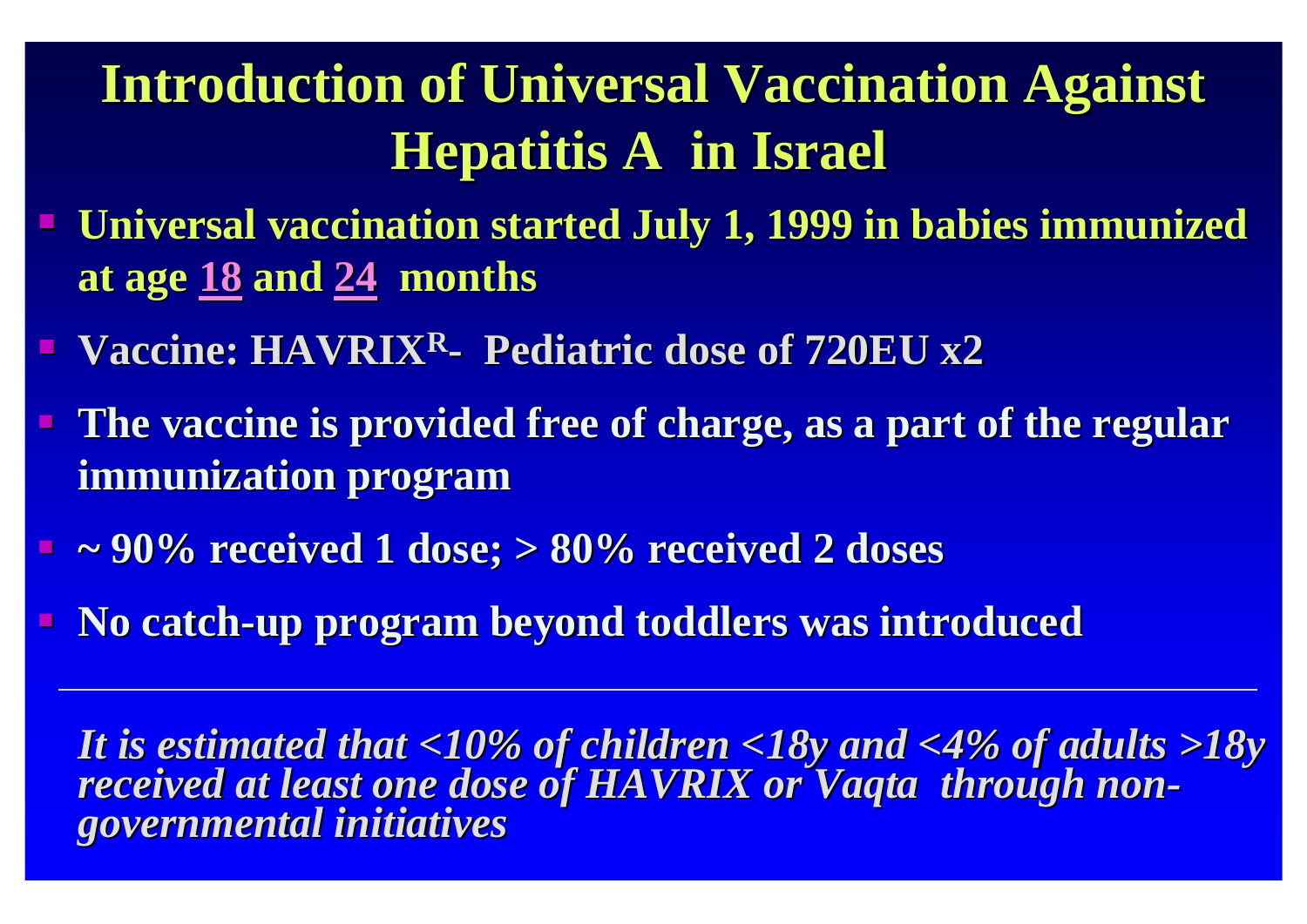**Number of HAV Vaccine Doses Delivered to the Jerusalem District** 

| 01999       | 19,000  |  |
|-------------|---------|--|
| 92000       | 36,520  |  |
| <b>2001</b> | 59,130  |  |
| <b>2002</b> | 43,986  |  |
| Total:      | 158,636 |  |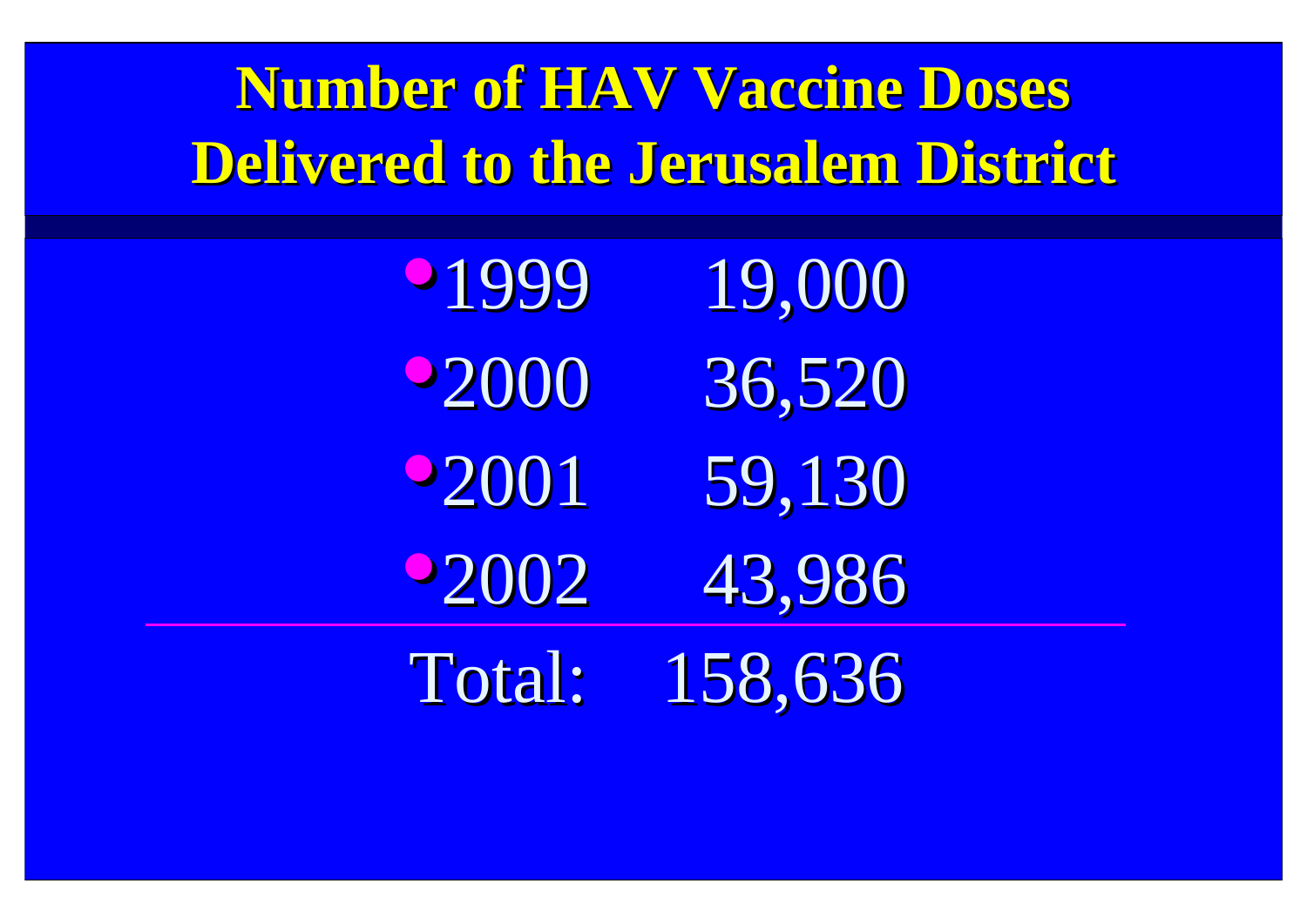#### **Reduction in the Number of Reported Acute HAV Cases Following Introduction of Universal Vaccination Following Introduction of Universal Vaccination**

| Year         | <b>Passive</b> | <b>Active</b>  |
|--------------|----------------|----------------|
|              | Surveillance*  | Surveillance** |
| 1999         | 1246           | 671            |
| 2000         | 501            | 654            |
| 2001         | 336            | 420            |
| 2002         | 90             | 46             |
| 2003         | 72             | 67             |
| 2004         | 193            | 105            |
| 2005         | 137            | 57             |
| <b>Total</b> | 2575           | 2020           |

*\* \*N= ~ 6,300,000 6,300,000 \*\* N=~900,000 900,000*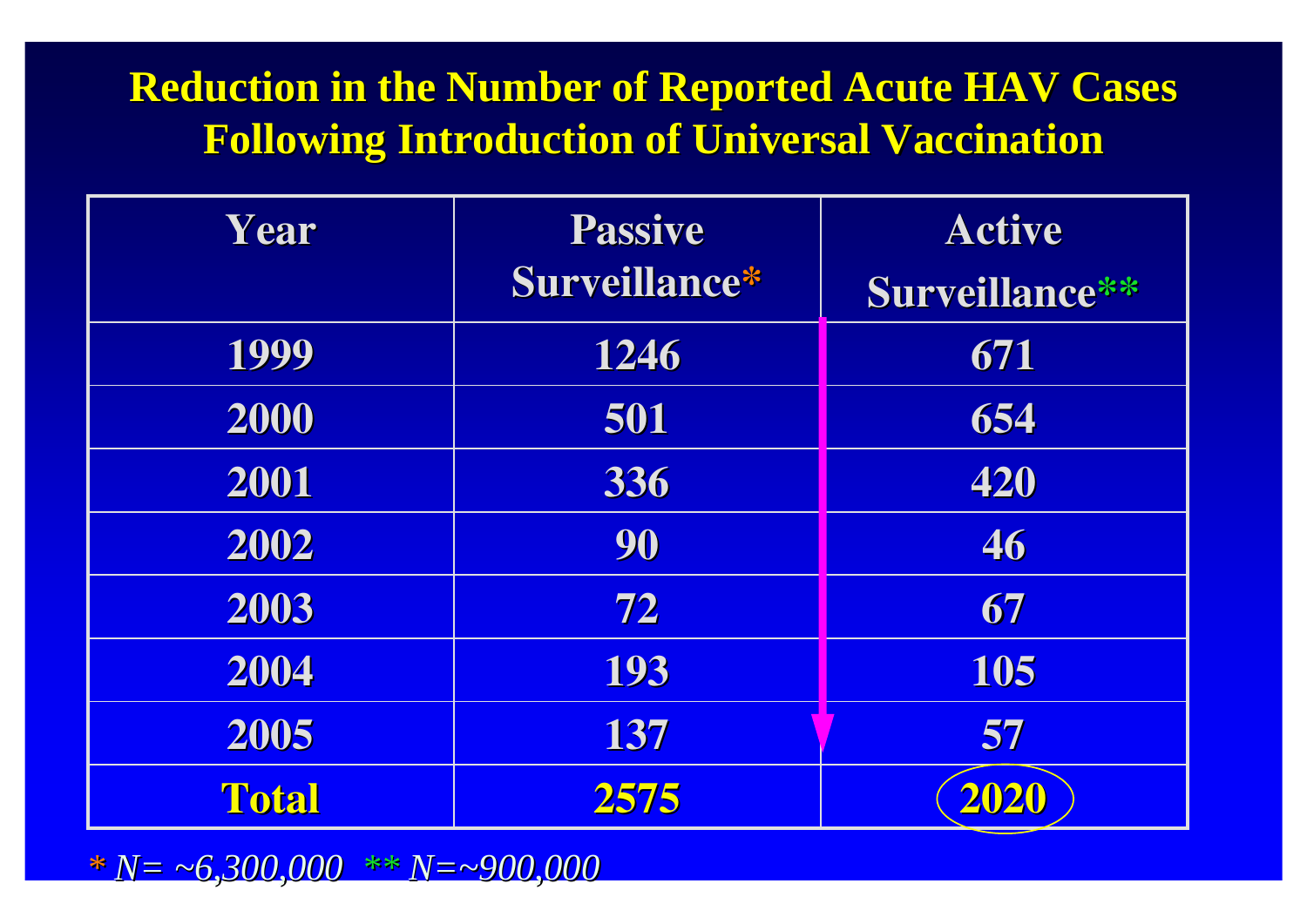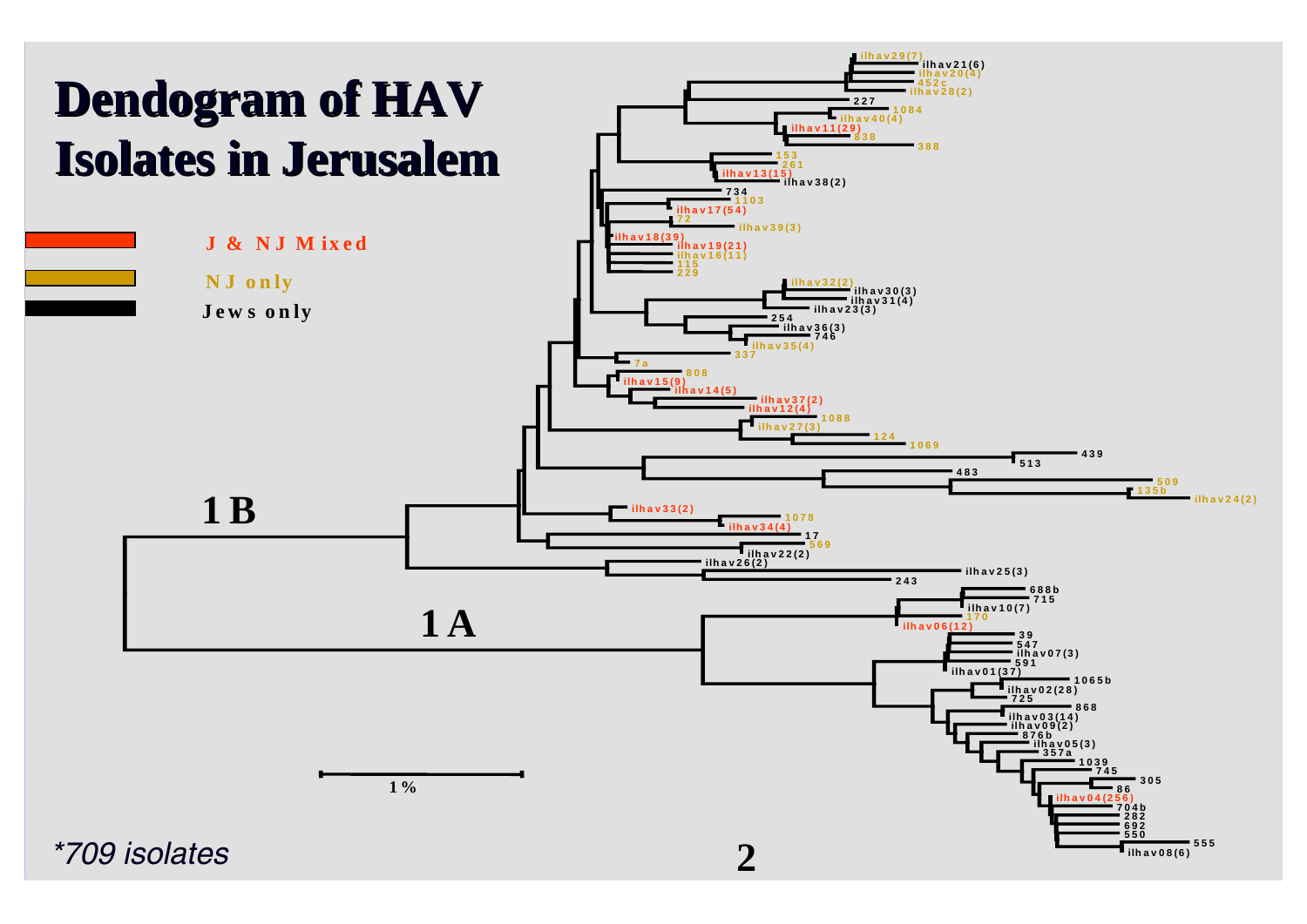## **Reporting of HAV Cases in Israel: 1993 Through 2004 1993 Through 2004**

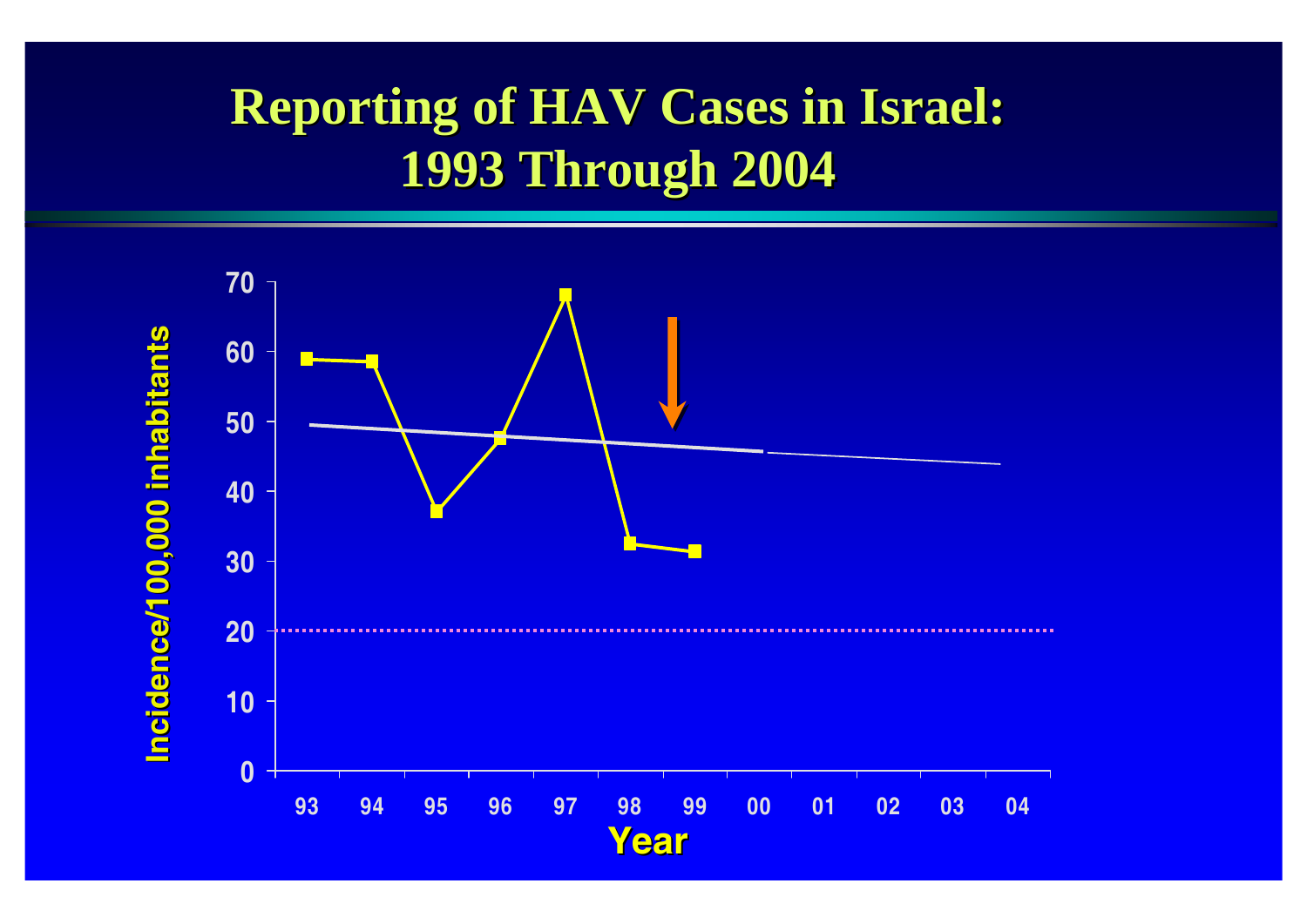# **Reporting of HAV Cases in Israel:** Passive Surveillance 1993 - 2004

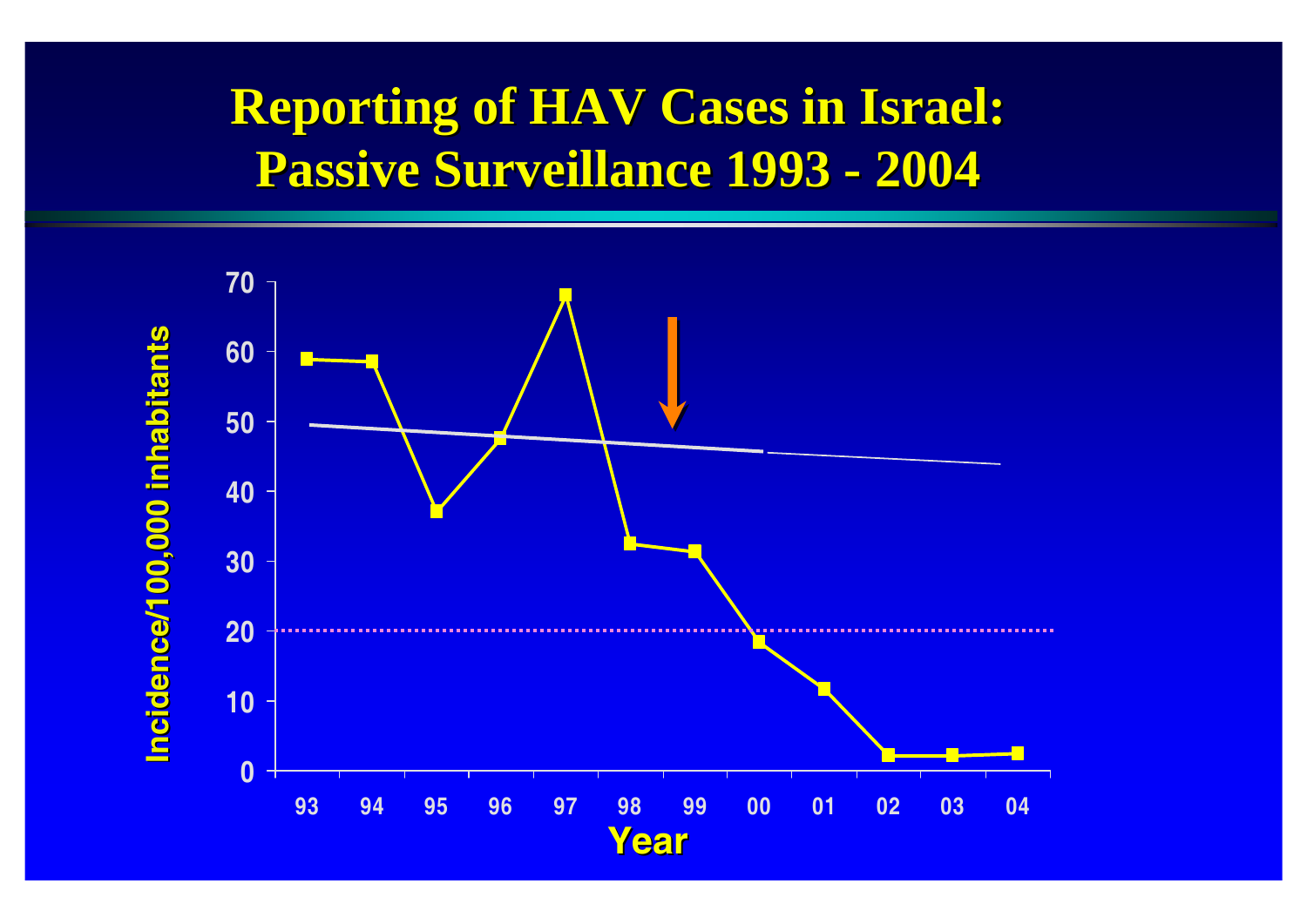# **Reporting of HAV Cases in Israel by Ethnic Groups: 1993 Through 2004 : 1993 Through 2004**

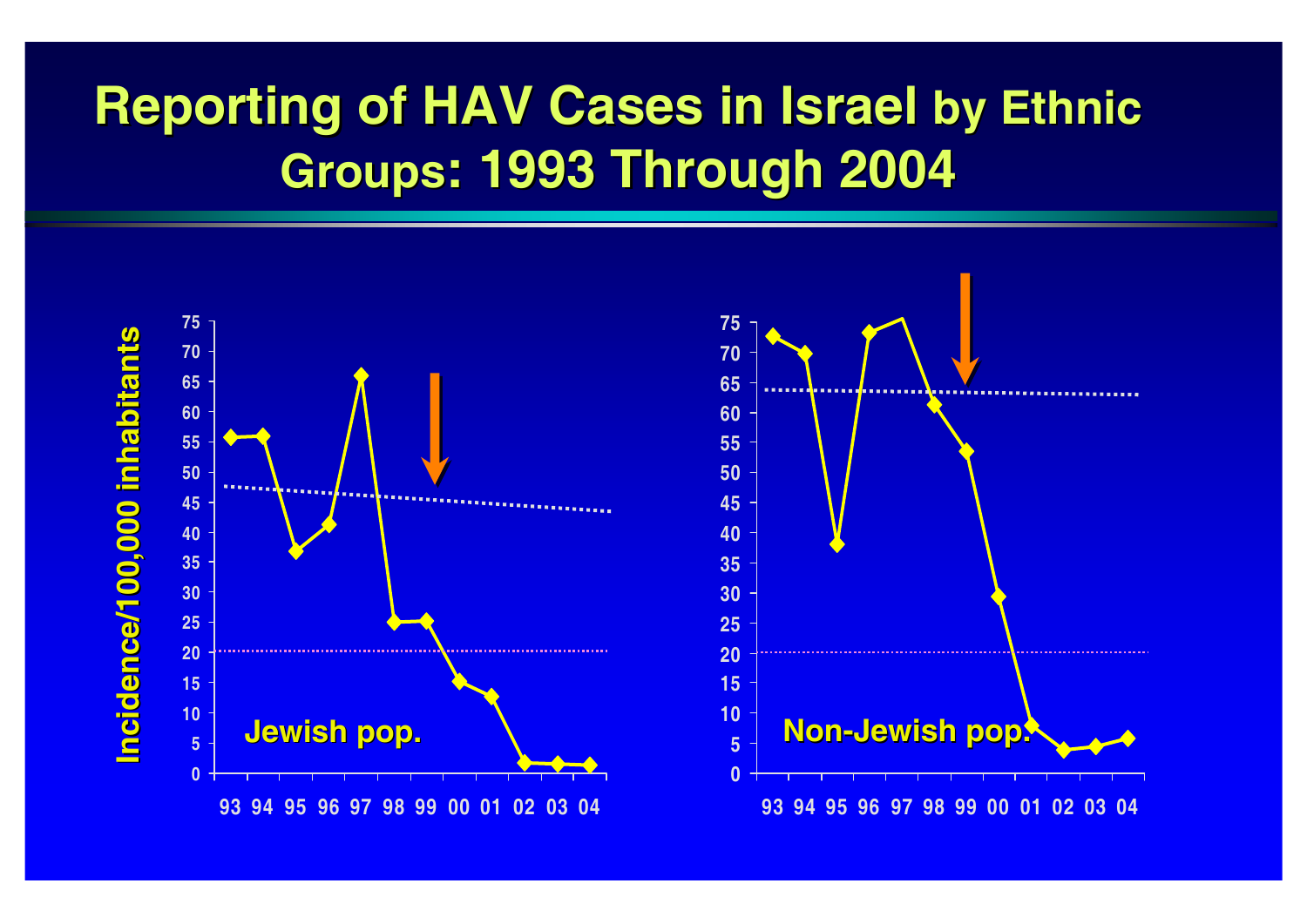#### **Reporting of HAV Cases in Israel : 1993 Through 2004 by Age-Group and Ethnic Population**



 **94 95 96 97 98 99 00 01 02 03 04**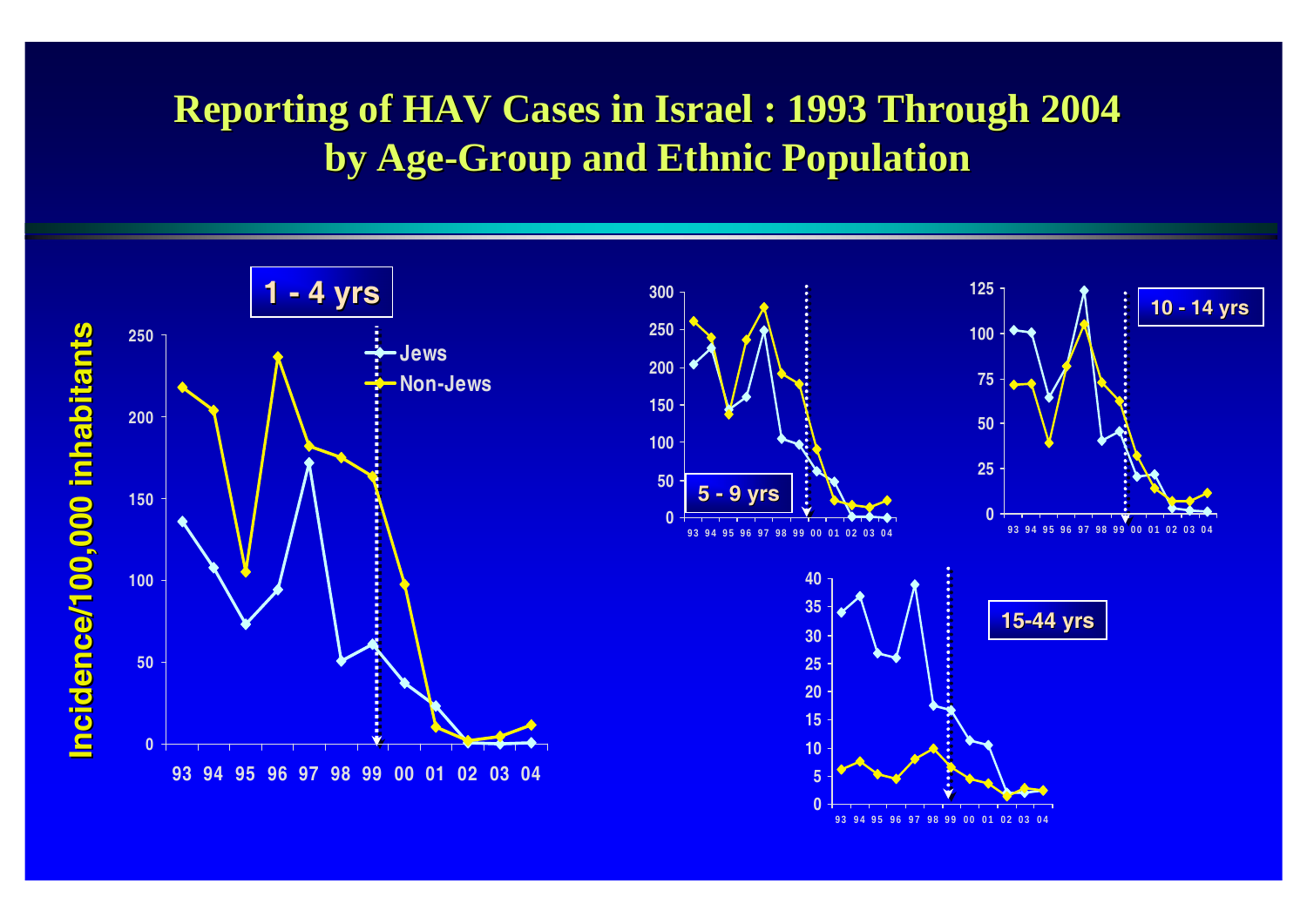#### **Reporting of HAV Cases, Extremes of Life in Israel: 1993 Through 2004 Through 2004**

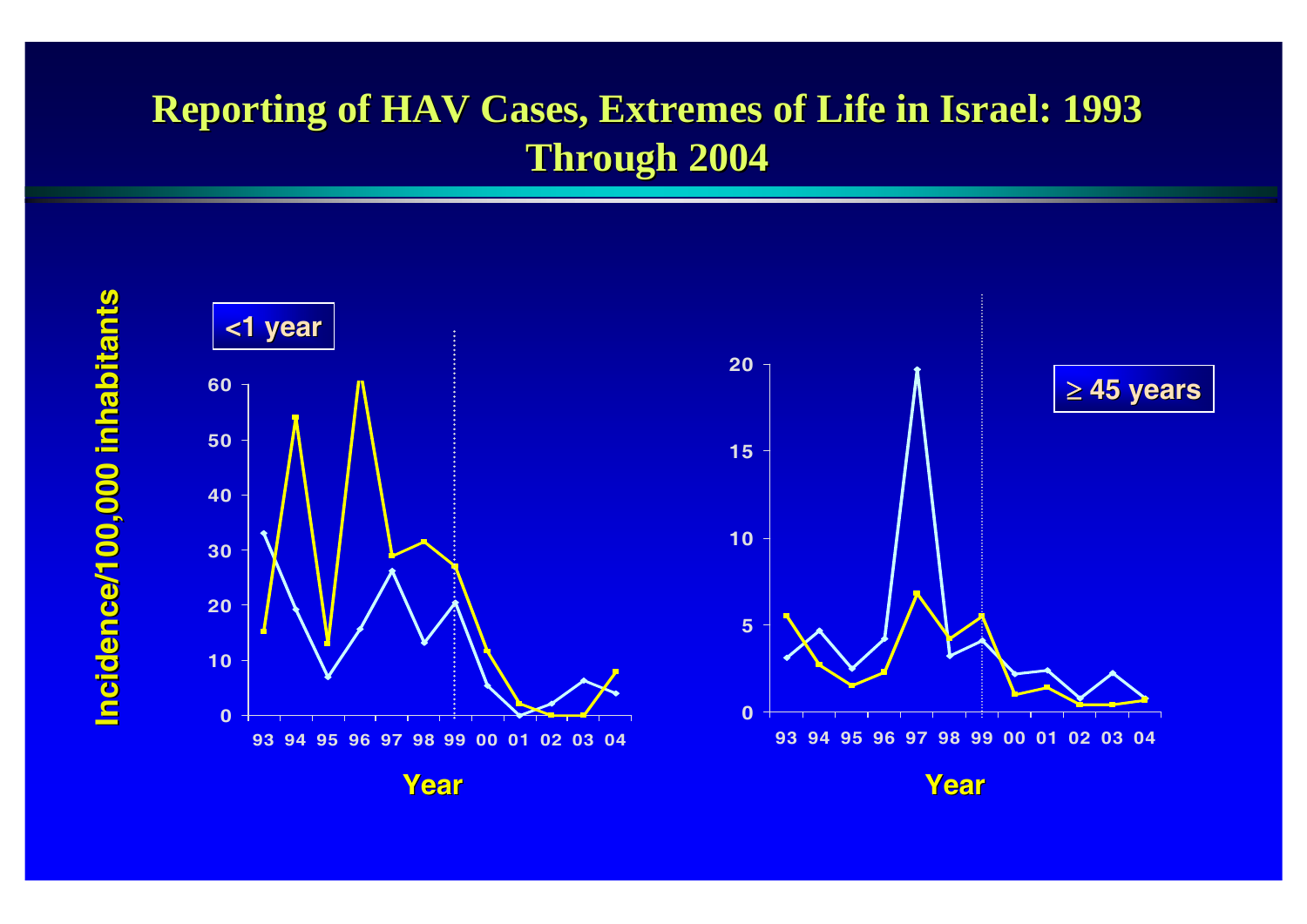#### **Cases of HAV Reported Since 1999: Jerusalem County vs the Rest of Israel of Israel**

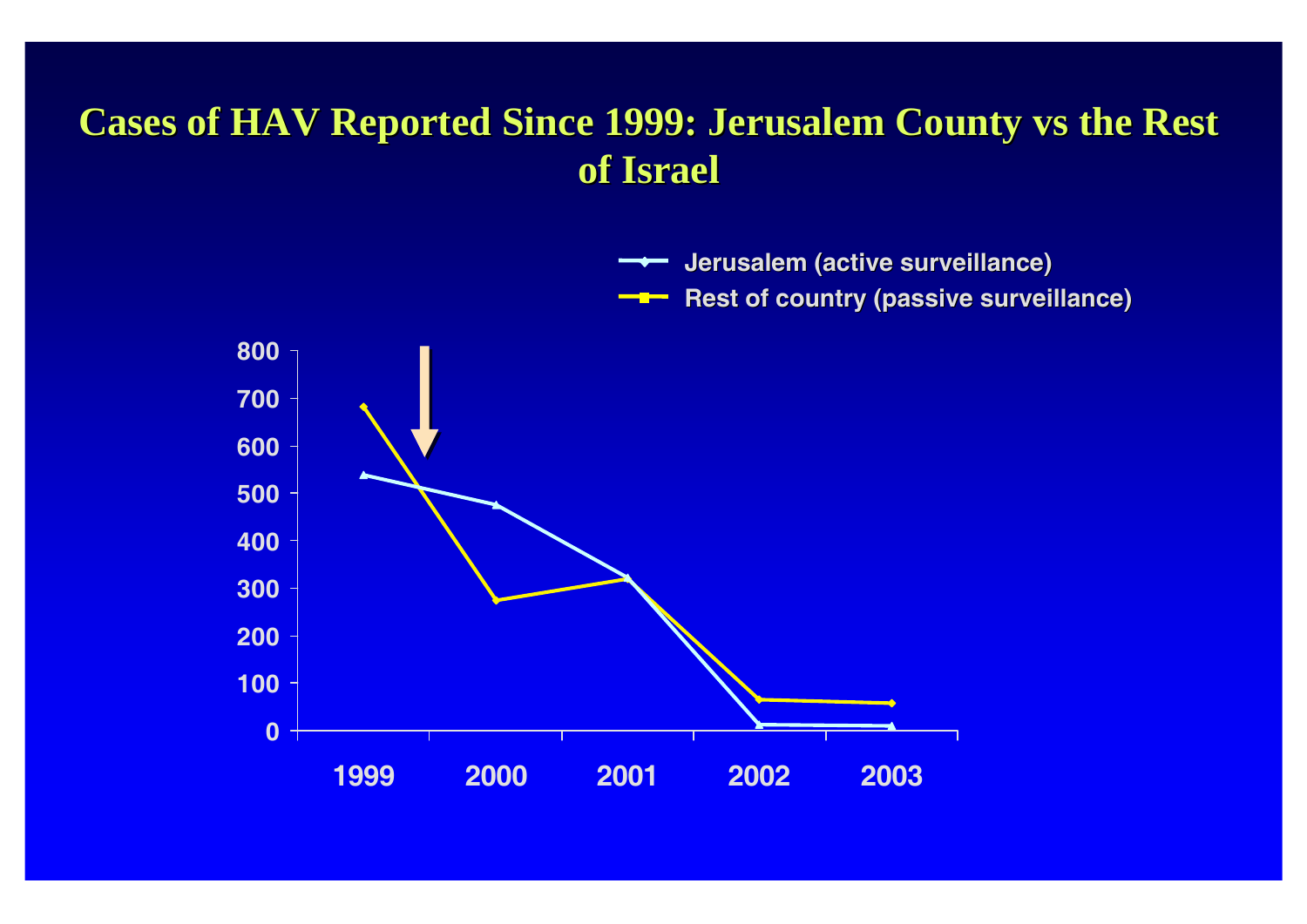### **Summary of National Age-Specific Reduction in Reported HAV Disease 1993 HAV Disease 1993 -8 vs 2002 8 vs 2002- 4**

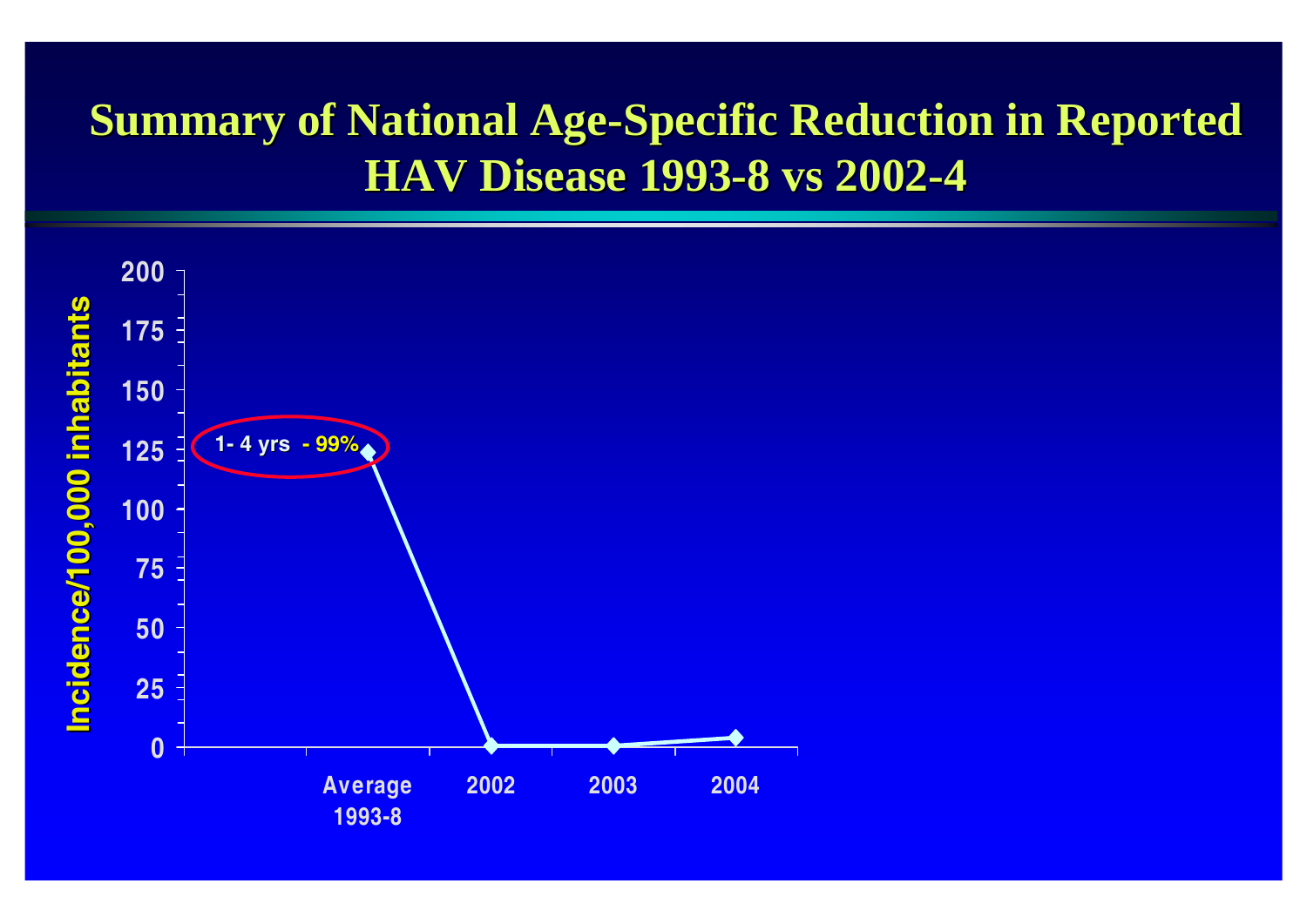### **Summary of Age-Specific Reduction in Reported HAV Disease 1993 Disease 1993-8 vs 2002 8 vs 2002- 4**

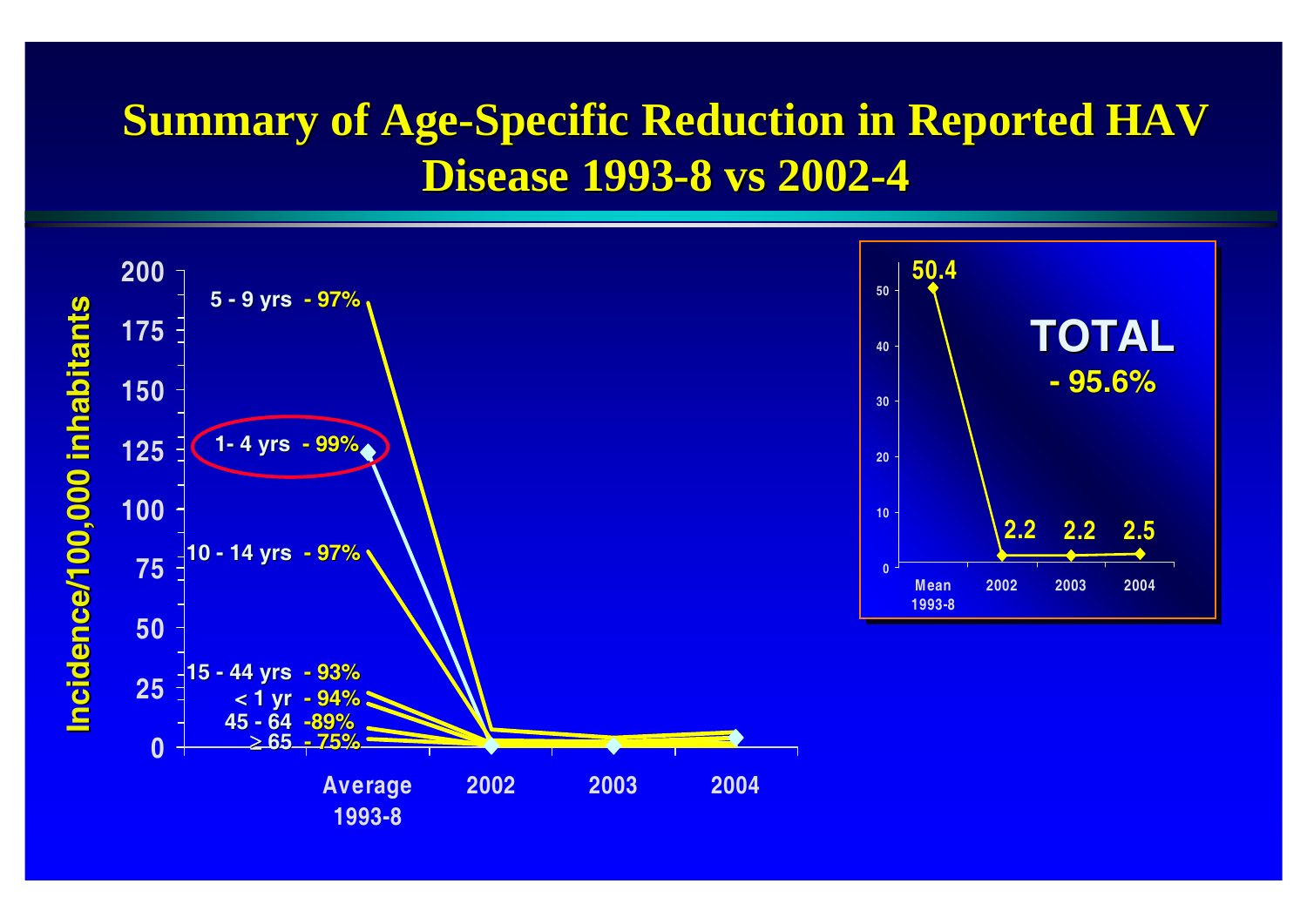

**High endemicity endemicity**

**Intermediate Intermediate endemicity endemicity**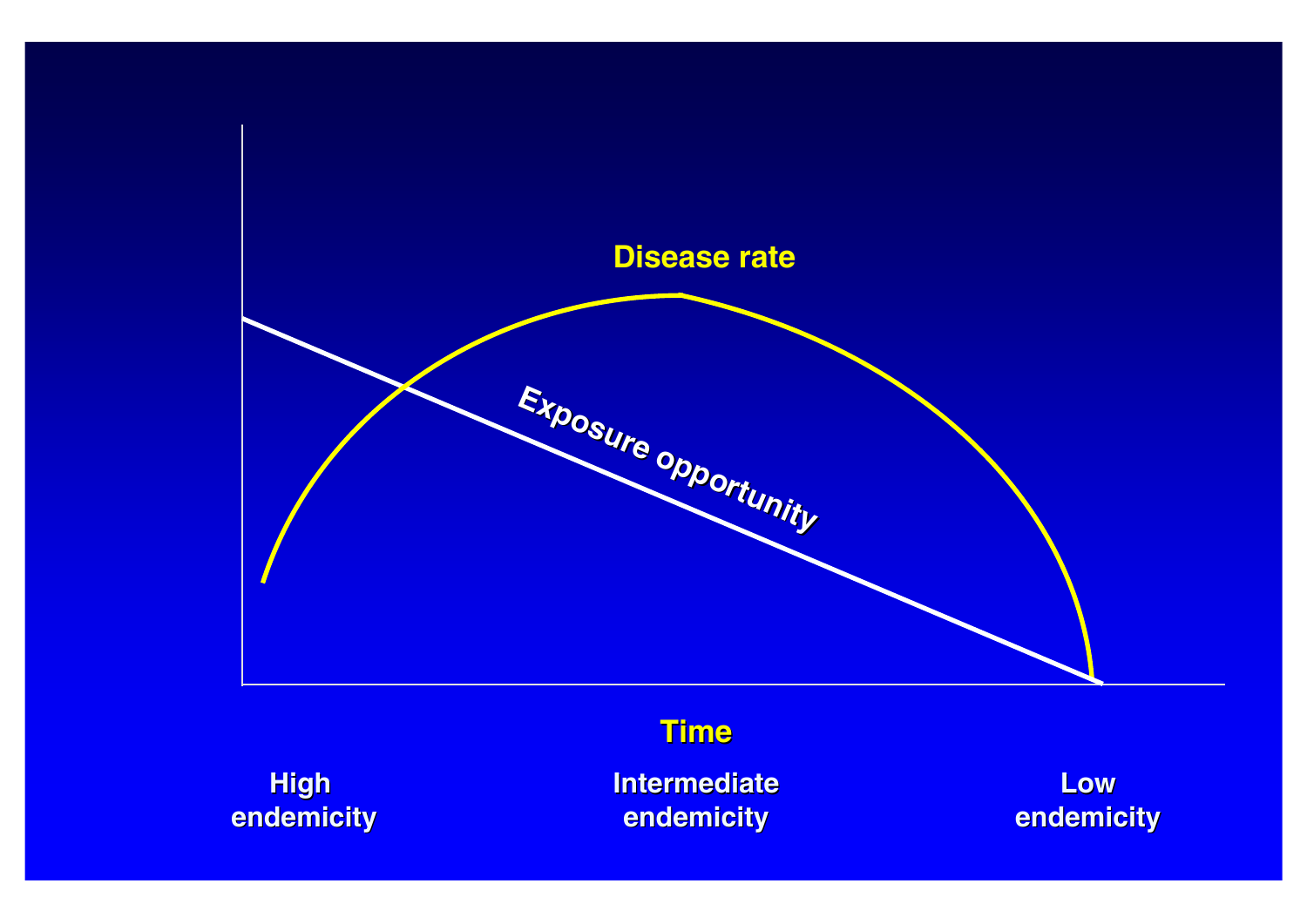

**High endemicity endemicity**

**Intermediate Intermediate endemicity endemicity**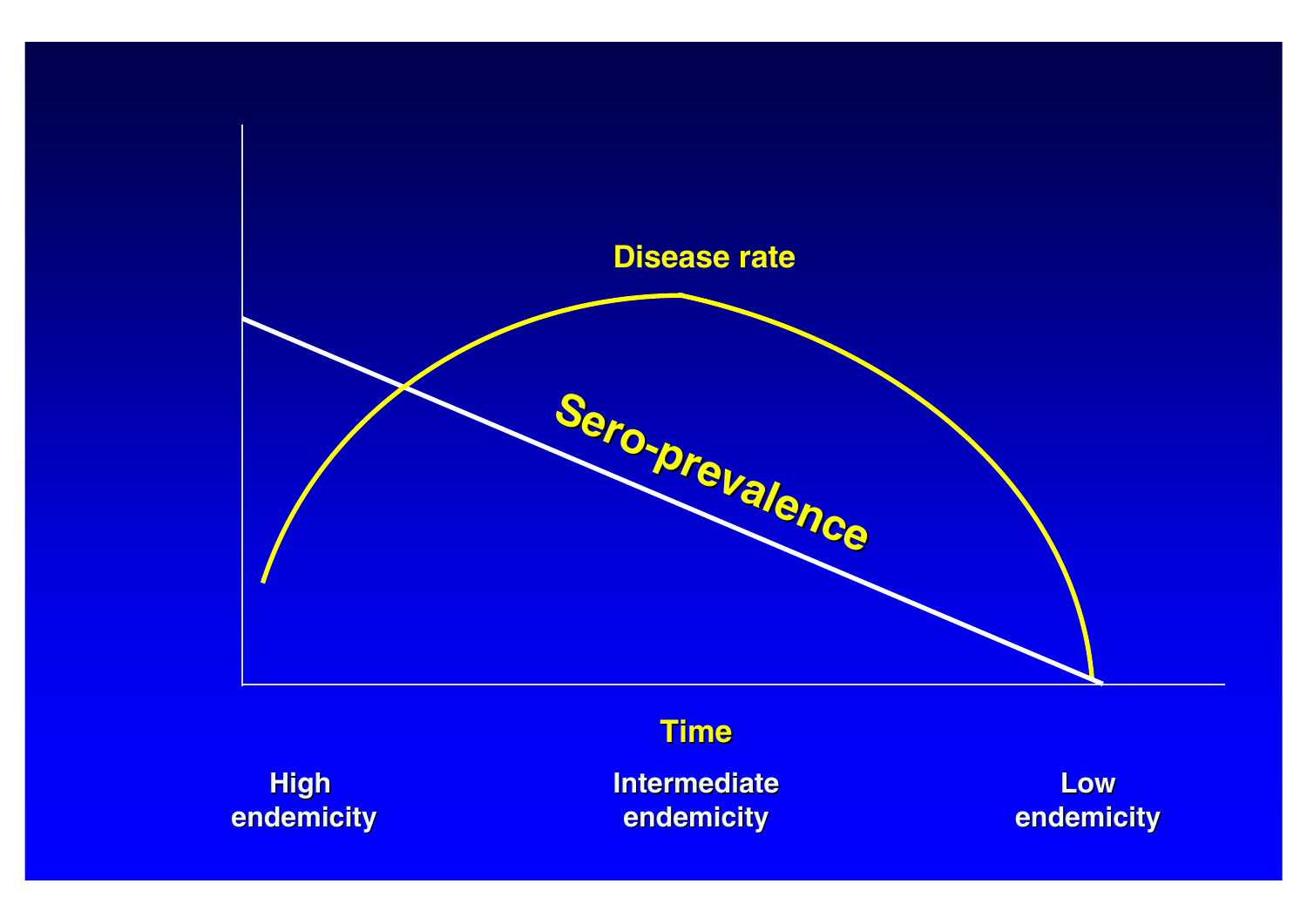

**High endemicity endemicity**

**Intermediate Intermediate endemicity endemicity**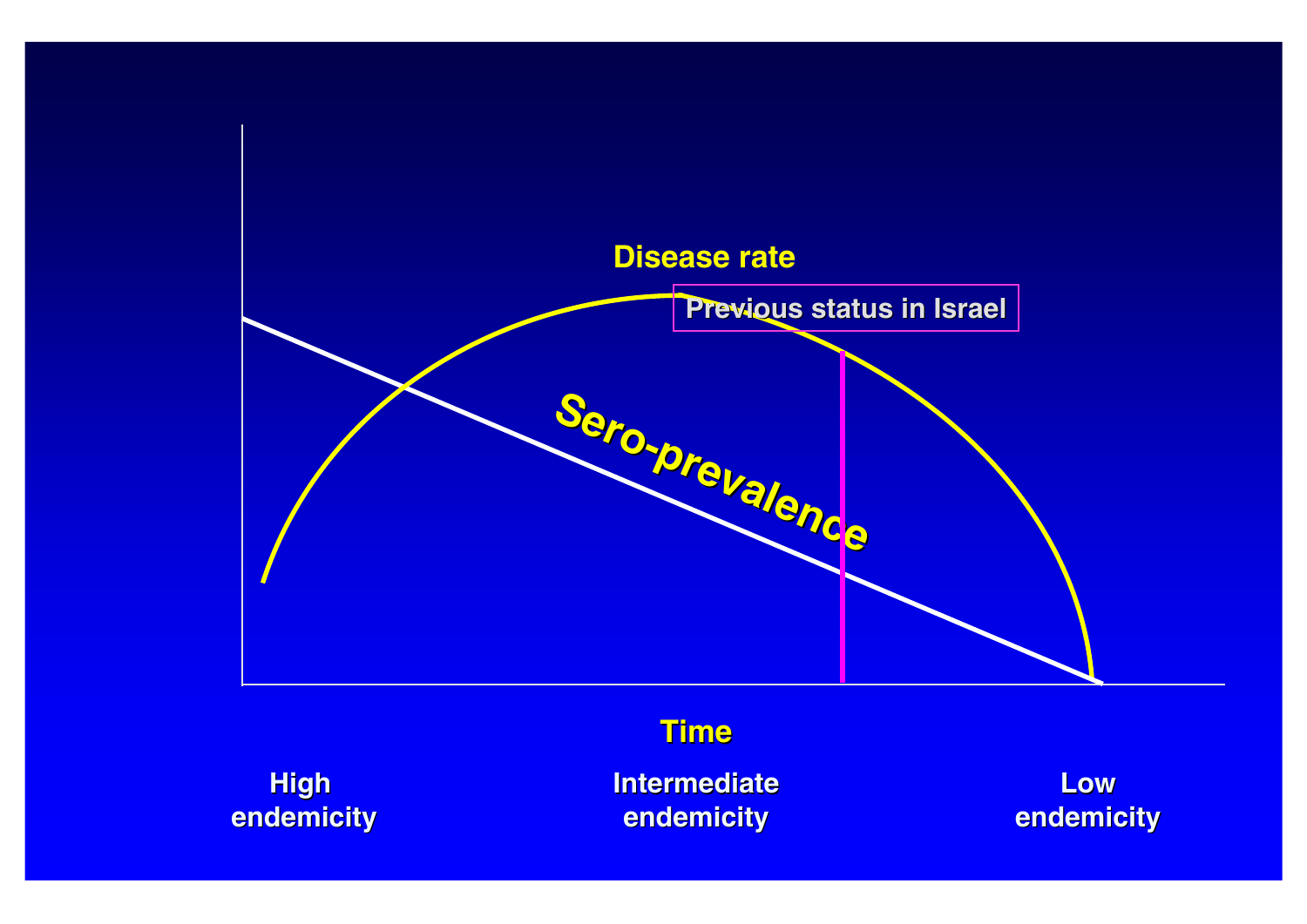

**High endemicity endemicity**

**Intermediate Intermediate endemicity endemicity**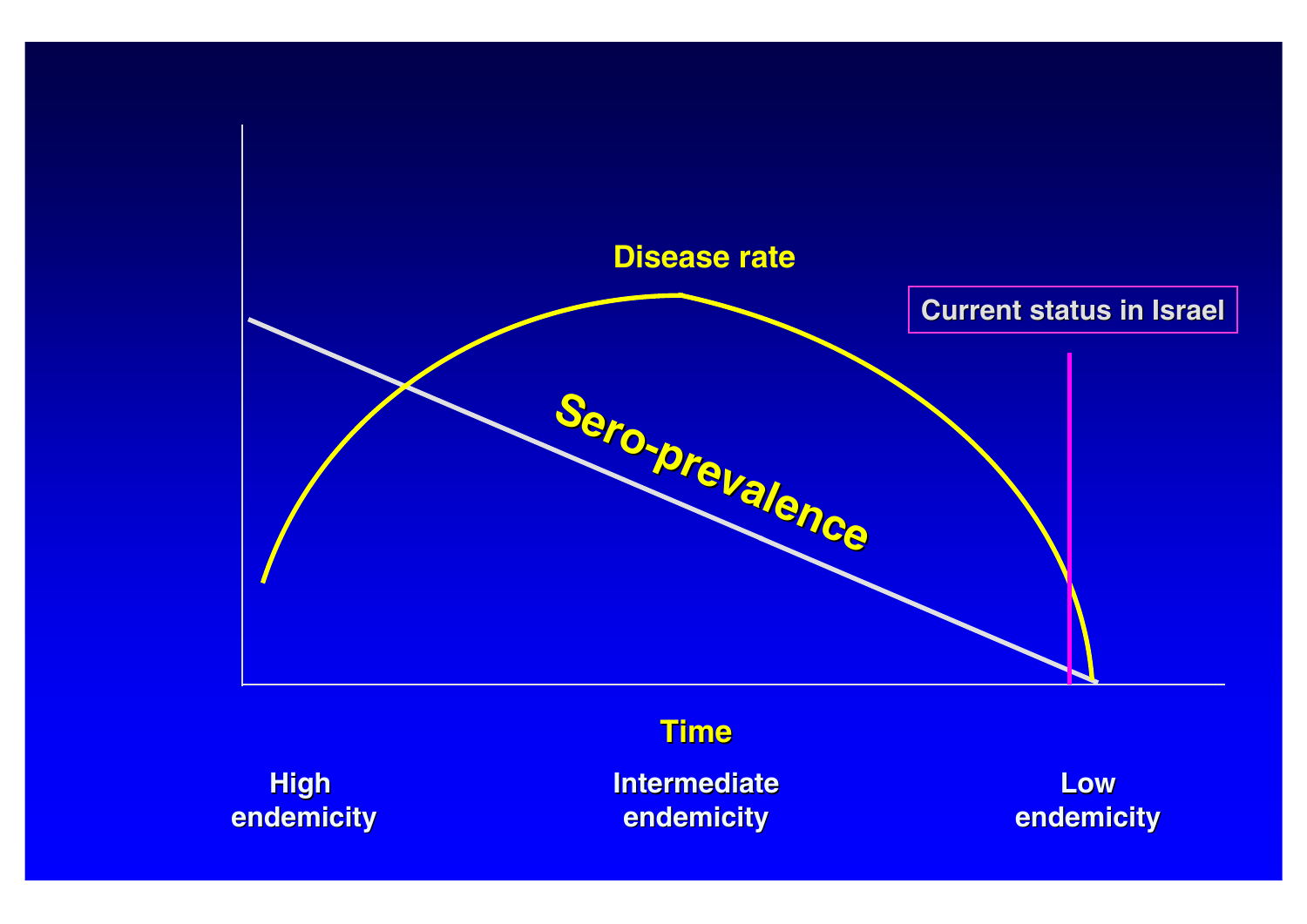# *Conclusions Conclusions*

- •**The universal toddler The universal toddler-only immunization program in Israel is only immunization program in Israel is leading to: leading to:**
- **a dramatic reduction of HAV circulation and disease in all ages**
- **-a marked herd protection a marked herd protection**
- **<sup>•</sup>** regional HAV universal vaccination programs in other countries **demonstrate a marked decline in incidence of HAV infection demonstrate a marked decline in incidence of HAV infection**

*The experience gained in Israel raises two important issues: The experience gained in Israel raises two important issues:*

**★** The need to plan for catch-up programs is questioned, if the **toddlers toddlers-only approach is adopted only approach is adopted**

 $\blacktriangleright$  Cost-benefit studies must take in account that vaccination programs **aimed at only a small fraction of the population (in the present case < 3%) can reduce profoundly disease in the entire population < 3%) can reduce profoundly disease in the entire population**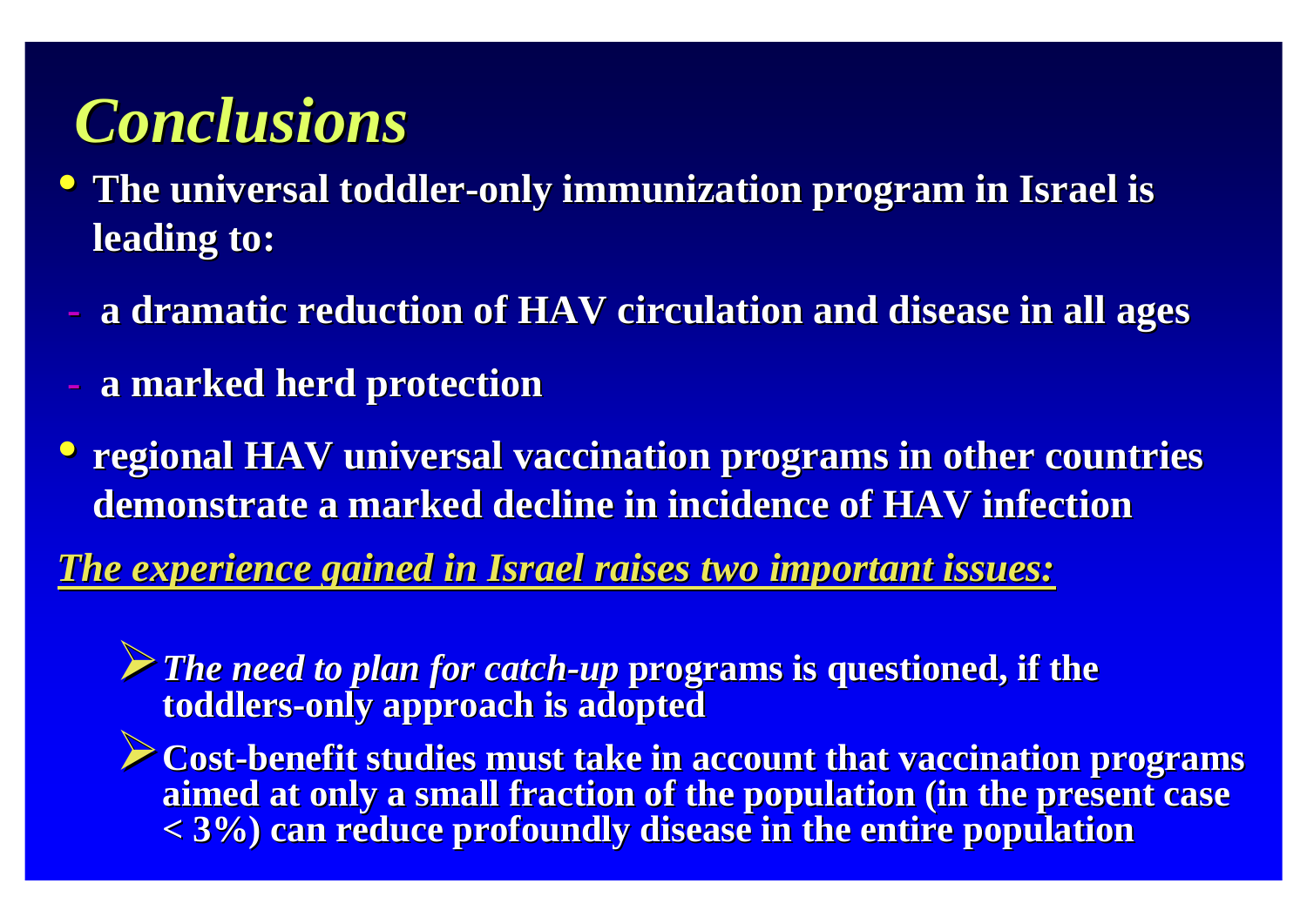

<sup>9</sup>**Universal vaccination against Universal vaccination against hepatitis A in toddlers is leading to hepatitis A in toddlers is leading to disappearance of HAV infection in the entire population in Israel the entire population in Israel**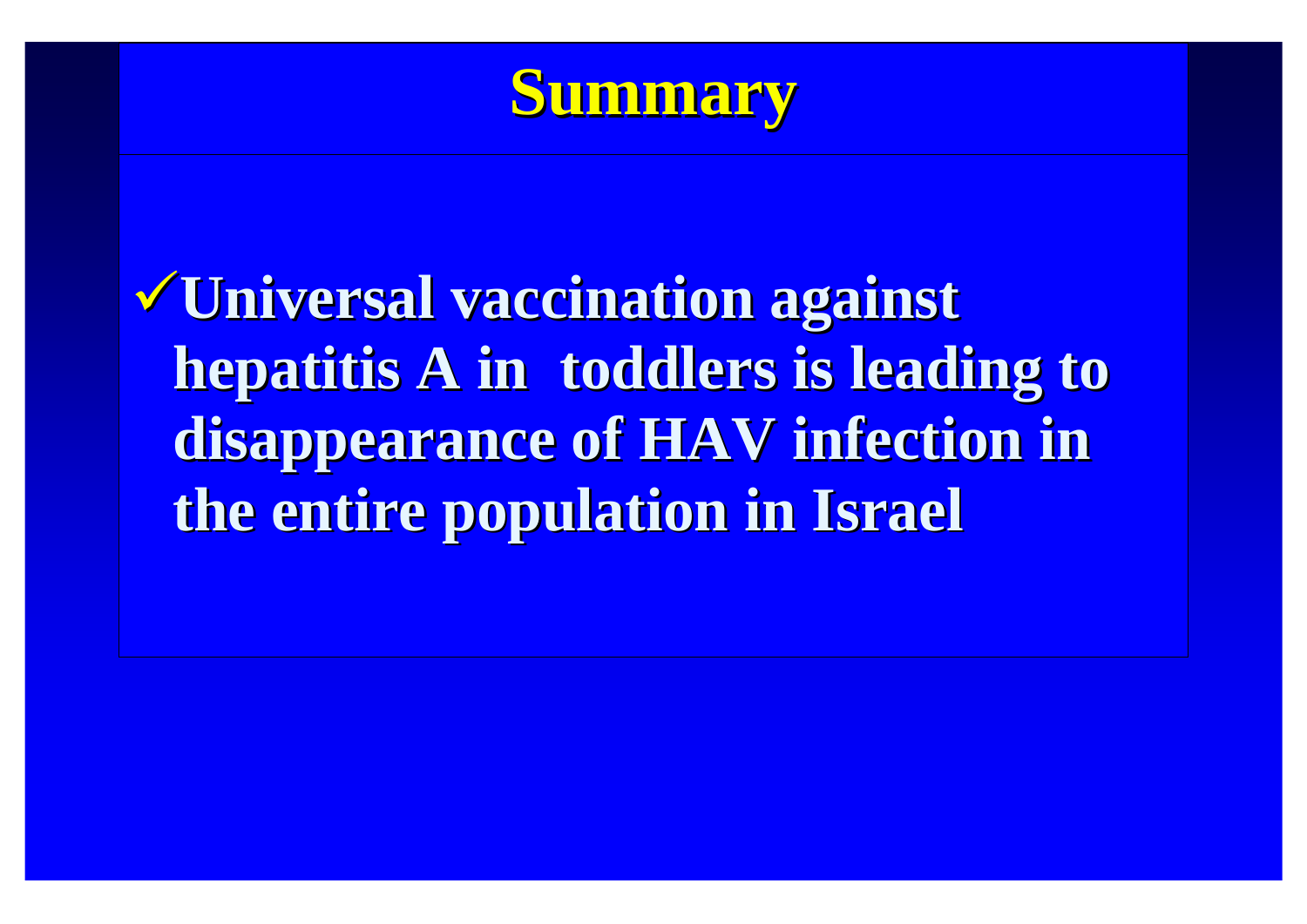#### **The Hepatitis A Virus**



# **Hepatitis A Virus Infection in Israel in Israel**

# *An End to an Era*  ?